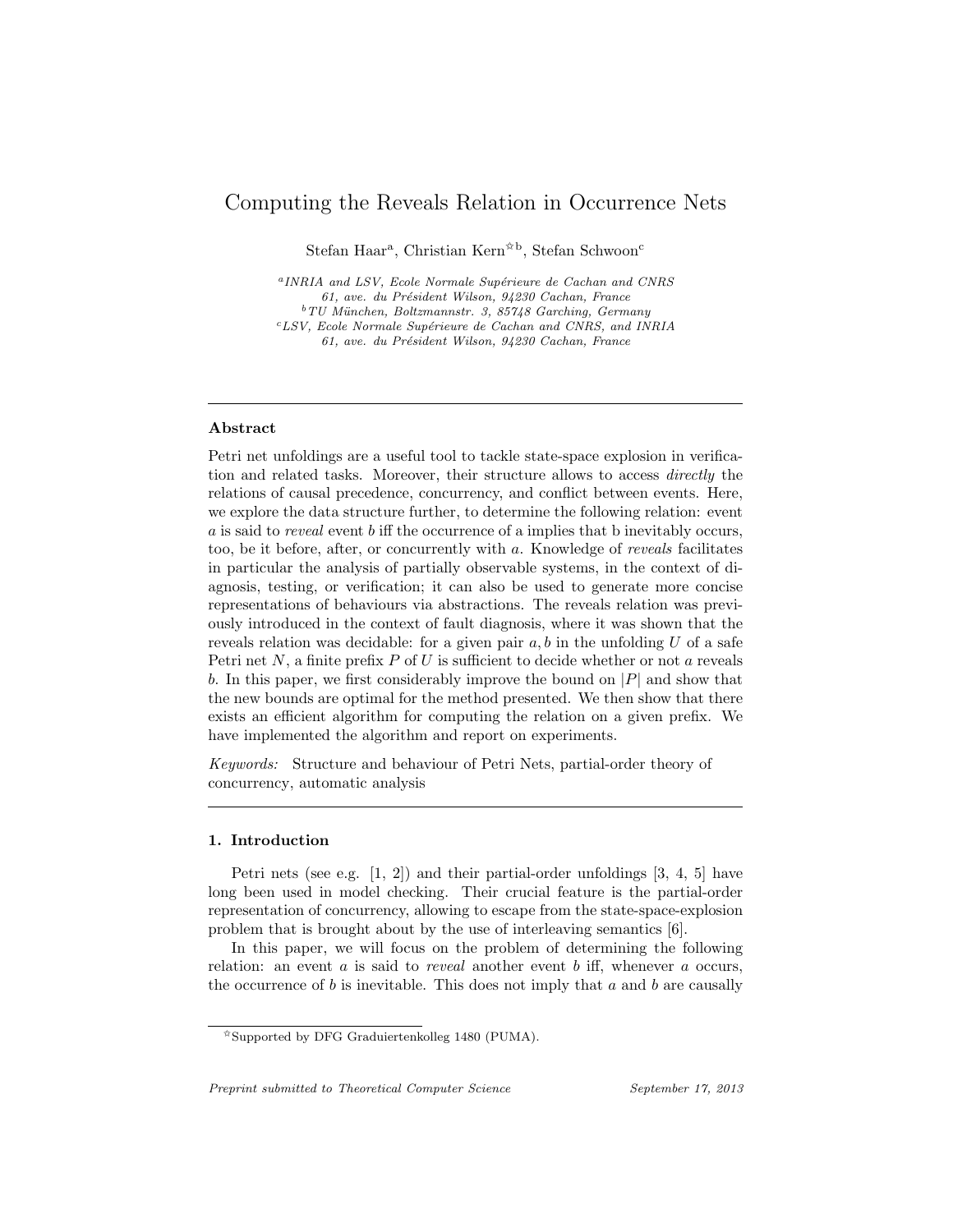

Figure 1: Left – an indirect dependency in Sokoban exhibiting a reveals-relation. Right – a safe Petri net model of the Sokoban situation on the left.

related (though they may be); in fact,  $b$  may have occurred before  $a$ , lie in the future of  $a$ , or even be concurrent to  $a$ .

Consider the Sokoban situation in Figure 1. In this game, agents A, B and C are allowed to move on the white squares only, each allowed step leading from their square to an adjacent square (horizontally or vertically), pushing any box  $X, Y$  or  $Z$  from the target square to the next white square in the direction of the move, unless that square is occupied by a block or an agent. Hatched squares are forbidden. With the coordinate system of the figure, we have that

- Agent A can move from  $\alpha$ 1 to  $\alpha$ 2, pushing X to  $\alpha$ 3; call this transition x;
- Agent C can move from  $\beta$ 5 to  $\beta$ 4, pushing Z to  $\beta$ 3; this is transition z;
- finally, agent B can move to  $\gamma 3$  and push Y to  $\beta 3$  (transition  $y_1$ ), and then move on to  $\beta 3$ , pushing Y to  $\alpha 3$  in transition  $y_2$ .

The right hand side of Figure 1 shows the example modeled in the form of a safe Petri net, on which we will build the formal analysis below. Note that for simplicity, the example was chosen such that every action can be executed at most once. What we are interested in is the dependency between actions and how their occurrences can be inferred from partial observation. Note first that action  $y_2$  blocks action  $x$  and vice versa, and similarly  $y_1$  and  $z$  exclude one another. Now, suppose the actions of agent  $A$  are unobservable, but we have information confirming that  $z$  has occurred. Then we cannot say whether  $x$  has occurred or is yet to occur; however, it is certain that  $x$  is now inevitable since no obstacles can be put in its way anymore. That is, occurrence of  $x$  is revealed by the observation of  $z$ . In the context of a large multi-agent system (warehousing, traffic coordination, ...) such indirect dependencies abound. In our opinion, supervision of large systems – across application contexts – should be enabled to exploit them via formal tools, for inference purposes, reduction of exploration space, etc. The present paper intends to contribute to the development of such tools.

To some degree, the reveals relation we study here is complementary to the well-known *conflict* relation:  $a$  and  $b$  are in conflict if the occurrence of  $a$  implies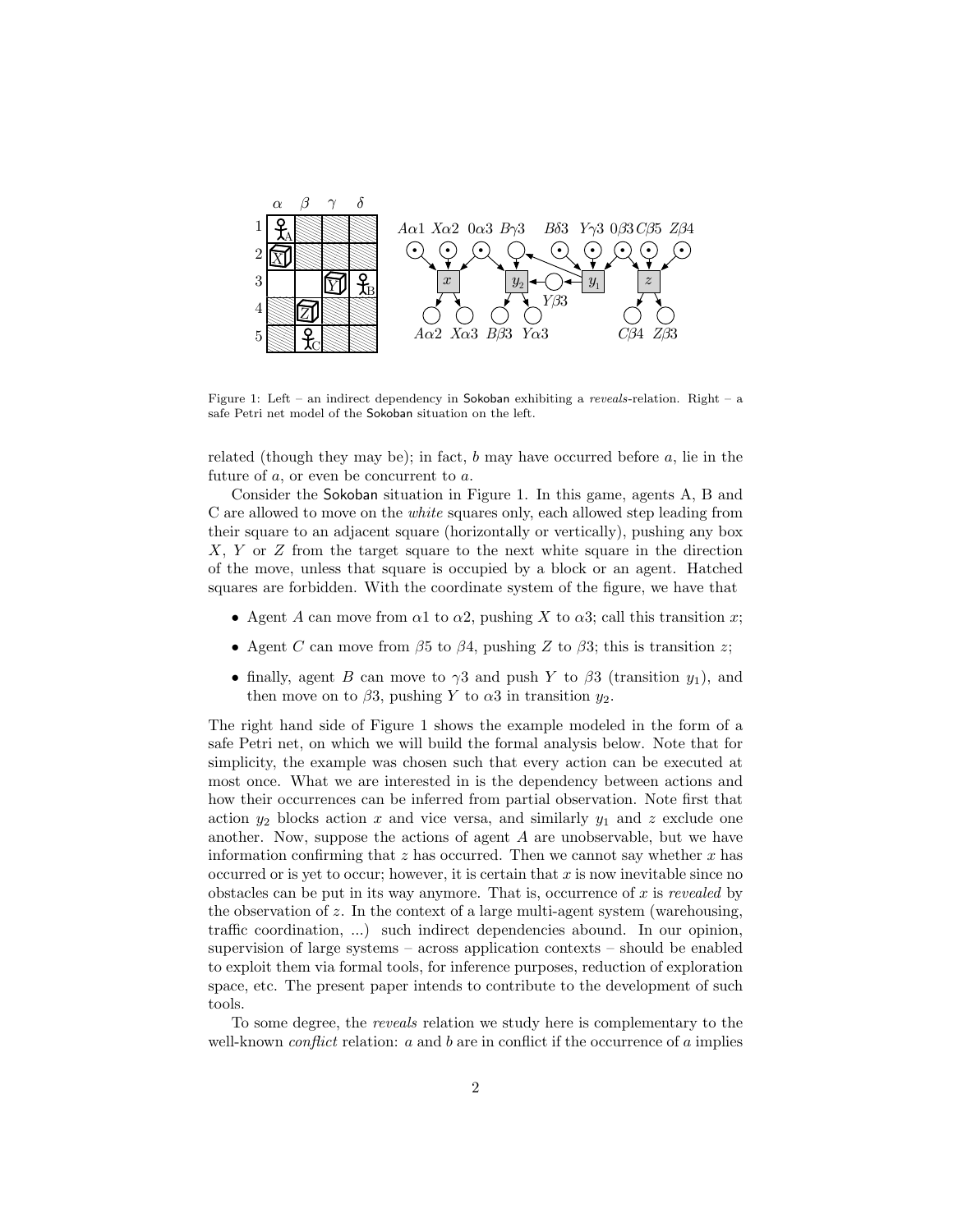that the occurrence of  $b$  is impossible. Notice however that the conflict relation is symmetric while reveals is not.

We further emphasize that the *reveals* relation is essentially a non-temporal relation, as opposed to temporal properties or the *synchronic distance* of e.g. [7, 8, 9]. The latter measures the quantitative degree of independency in the repeated occurrences of two net transitions, whereas  $a \triangleright b$  holds if and only if event *a implies* event *b*.

The reveals relation was first introduced in [10]; more properties and discussions of its applications are given in [11]. An important motivation for studying reveals lies in the partial observability of many systems in applications such as those related to fault diagnosis. The idea is that  $a \triangleright b$  implies that it suffices to observe  $a$  to infer occurrence of  $b$ ; conversely,  $b$  does not have to be observable itself, provided  $a$  or any other event that reveals  $b$  is observable.

This binary relation is the topic of the present article. Recently, [12] gave generalizations that include a reveals relation connecting pairs of sets of events; however, even in this general setting the binary relation turns out to play a central role. Its exploration and effective computation remains therefore an important task, not only for the structural theory. In fact,  $\triangleright$  is relevant in general for opacity-related properties and tasks concerning concurrent systems; potential and actual applications include verification diagnosability (see [11, 13]) and other properties, conformance testing, synthesis of controllers and adaptors.

Concerning the task at hand, note that it was shown in [11] that the reveals relation can be effectively computed for unfoldings of safe nets. For each pair of events  $(a, b)$ , a suitable finite prefix whose height exceeds that of a and b by at most a uniform bound, is sufficient to verify if  $a$  reveals  $b$ . Here, we make the following contributions:

- ∙ We considerably improve the bound on the size of the finite prefix needed to decide whether a reveals b. While the previous bound seemed to make this decision impracticable, the new bound gives much more hope to determine the relation in practice. A class of examples shows that the new bound is tight. Moreover, we show that deciding the reveals relation is PSPACE-complete.
- ∙ Motivated by this, we discuss an efficient algorithm that computes the entire reveals relation within a given prefix. The algorithm can be implemented completely with bitset operations.
- ∙ We have implemented the algorithm and report on experiments, notably on the following questions: how big is the prefix necessary to determine the reveals relation, and how much time does it take to compute said relation on a given prefix? Concerning the second question, the algorithm turns out to be suitably fast; it works on prefixes with tens of thousands of events in a few seconds, and usually takes less time than the actual construction of the prefix.

We proceed as follows: Section 2 introduces Petri nets, their unfoldings, the reveals relation, and some of its salient properties. Section 3 gives the new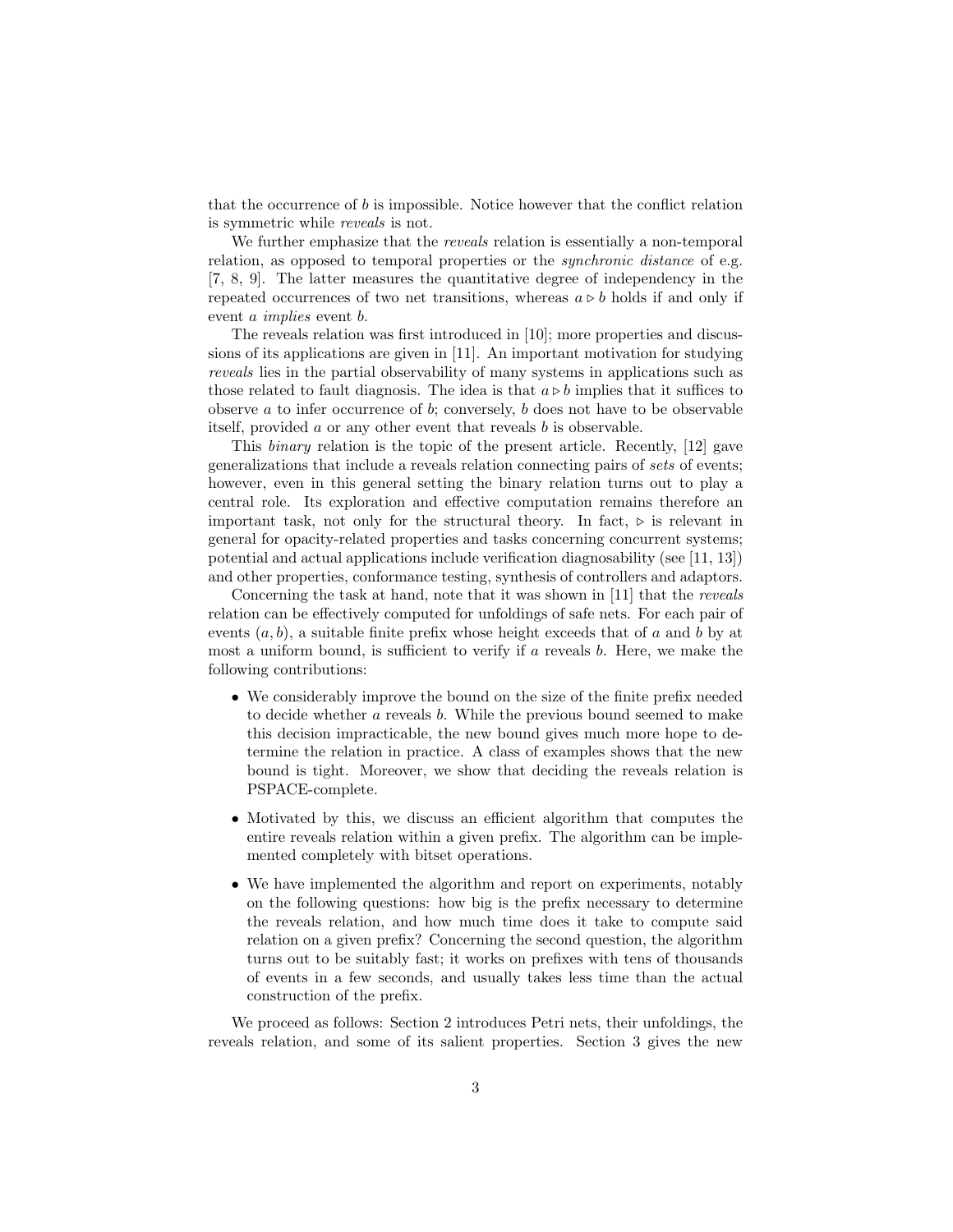bound on the size of the prefix. Section 4 presents an algorithm for computing reveals on a given prefix, and Section 5 presents the experiments. We conclude in Section 6.

# 2. Definitions

This section introduces central definitions and facts about Petri nets, their unfoldings, and the reveals relation. While most definitions and some results would be valid in the case of Petri nets that are bounded, but not 1-bounded, our main interest is in 1-bounded (aka safe) nets. Moreover, lifting to non-safe nets brings little additional insight but makes arguments much more technical and cumbersome; we therefore chose to focus on safe nets.

#### 2.1. Petri nets

A Petri net is a triple  $N = (P, T, F, M_0)$ , where P and T are disjoint sets of places and transitions, respectively, and  $F \subseteq (P \times T) \cup (T \times P)$  is the flow relation. Any function  $M: P \to \mathbb{N}$  is called a *marking*, and  $M_0$  is the *initial* marking. By node, we shall mean an element from the set  $P \cup T$ .

In figures (e.g., the left-hand side of Figure 2), circles represent places, rectangular boxes represent transitions, and directed edges represent  $F$ . A marking  $M$  is represented by black tokens.

For a node  $x$ , call  $\cdot x := \{x' \mid (x', x) \in F\}$  the preset, and  $x \cdot := \{x' \mid$  $(x,x')\in F$ } the *postset* of  $x$ . Moreover, for any set  $X\subseteq P\cup T$ , set

$$
\bullet X := \bigcup_{x \in X} \bullet x \quad and \quad X^{\bullet} := \bigcup_{x \in X} x^{\bullet}.
$$

Transitions induce a *firing relation* among markings, as follows: Let  $M, M'$  be markings and t a transition. Then we write  $M \xrightarrow{t} M'$  iff  $M(p) \geq 1$  for every  $p \in \mathbf{e}$  and  $M'(p) = M(p) - 1$  if  $p \in \mathbf{e} \setminus \mathbf{e}$ ,  $M'(p) = M(p) + 1$  if  $p \in \mathbf{e} \setminus \mathbf{e}$ , and  $M'(p) = M(p)$  otherwise. In words, we also say that t is enabled in M, and that *firing* it leads to  $M'$ .

A finite sequence  $\sigma := t_1 \dots t_k$  of transitions is a run iff  $M_0 \stackrel{t_1}{\longrightarrow} M_1 \cdots \stackrel{t_k}{\longrightarrow}$  $M_k$  for some markings  $M_1, \ldots, M_k$ ; if such a run exists, then  $M_k$  is said to be *reachable.* The set of reachable markings is denoted  $\mathbf{R}(N)$ . A net is said to be safe if no reachable marking puts more than one token into any place. As explained above, all the nets we are interested in will be safe. Thus, we shall henceforth treat markings as subsets of P.

The Sokoban example of Figure 1, left, can be modeled as the safe Petri net shown on the right hand side of Figure 1: the transitions are x,  $y_1$ ,  $y_2$  and z as described above, and the places describe positions, such that  $C\beta5$  stands for "agent C on  $\beta$ 5", 0 $\beta$ 3 stands for " $\beta$ 3 is empty" etc.

Returning to semantics, the notion of run extends to infinite sequences: call infinite sequence  $t_1t_2 \ldots$  a run if every prefix of it is one. A run  $\sigma$  is fair iff

• either  $\sigma$  is finite, and in the marking reached by  $\sigma$ , no transition is enabled;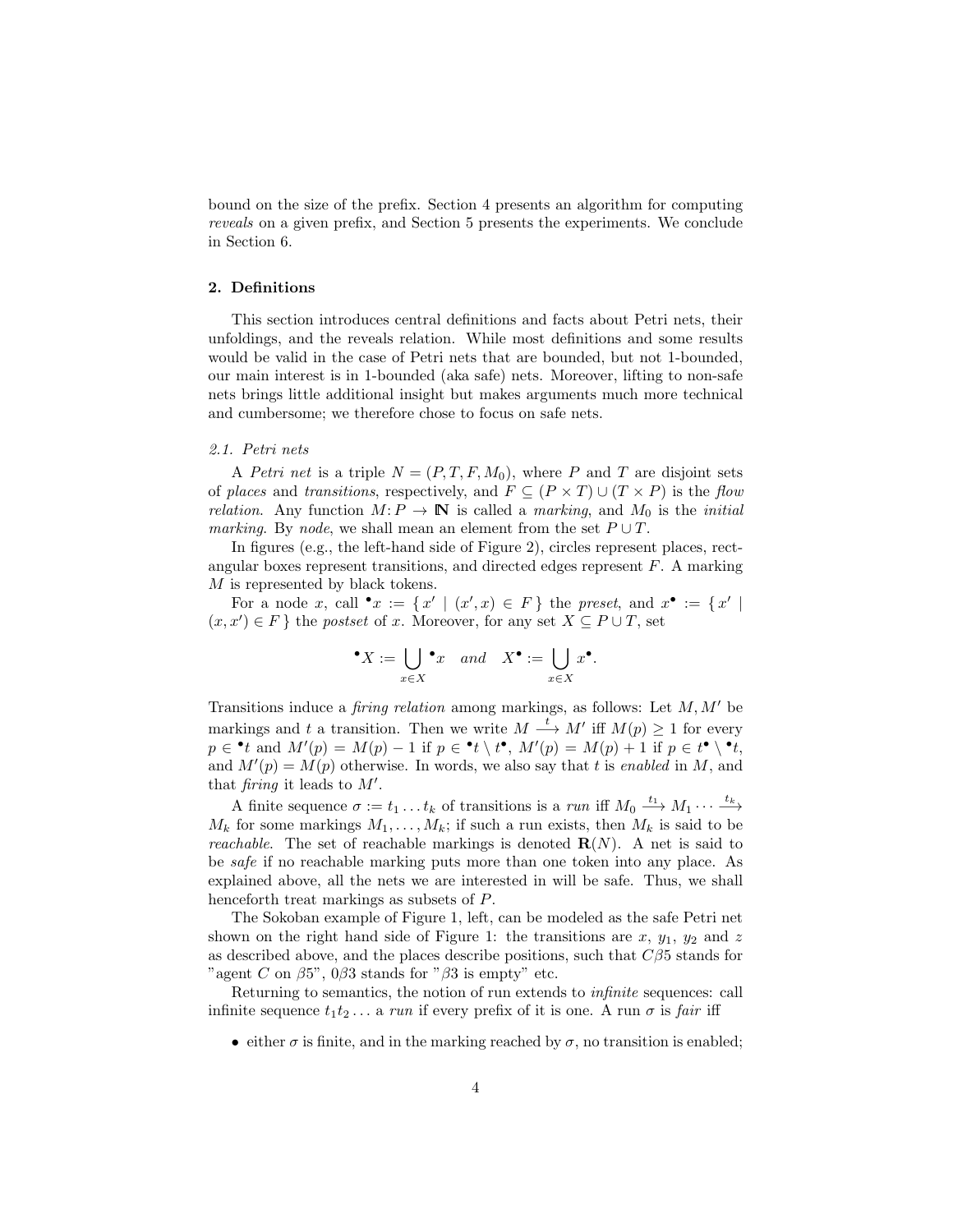• or  $\sigma = t_1 t_2 \dots$  is infinite, where  $M_1, M_2, \dots$  are the markings generated by firing  $\sigma$ , and there exists no pair  $t \in T$  and  $i \geq 1$  such that t is enabled in all  $M_k$ ,  $k \geq i$  and  $t \neq t_k$  for all  $k > i$ .

In other words, a fair run cannot delay firing an enabled transition forever.

#### 2.2. Occurrence nets

Occurrence nets are a specific type of acyclic Petri net. Keeping with tradition, we shall call the places of an occurrence net conditions and its transitions events. Fix a safe Petri net  $O = (C, E, F, C_0)$  for the rest of this subsection. We let  $\lt$  denote the transitive closure of F and  $\lt$  the reflexive closure of  $\lt$ ; further, if  $e \in E$  is an event, let  $\lceil e \rceil := \{ e' \in E \mid e' \le e \}$  be the *cone* of  $e$ , and  $|e| := [e] \setminus \{e\}$  the pre-cone of e.

Two nodes  $x, x'$  are in conflict, written  $x \# x'$  if there exist  $e, e' \in E$  such that (i)  $e \neq e'$ , (ii)  $\bullet e \cap \bullet e' \neq \emptyset$ , and (iii)  $e \leq x$  and  $e' \leq x'$ .

 $O$  is called an *occurrence net* if it satisfies the following properties:

- 1. no self-conflict:  $\forall x \in C \cup E$ :  $\neg(x \# x)$ ;
- 2.  $\lt$  is acyclic, i.e.  $\leq$  is a partial order;
- 3. finite cones: all events  $e$  satisfy  $|[e]| < \infty;$
- 4. no backward branching: all conditions  $c$  satisfy  $|{}^{\bullet}c| \leq 1$ ;
- 5.  $C_0 \subseteq C$  is the set of  $\le$ -minimal nodes.

Example 1. The right hand side of Figure 2 shows an occurrence net. The events a and c are both in conflict with b, yet not with one another; in fact, they are concurrent (neither ordered nor in conflict).

Let  $O = (C, E, F, C_0)$  be an occurrence net. We call  $O' = (C', E', F', C_0)$  a prefix of  $O$  if

- $C' \subseteq C$ ,  $E' \subseteq E$ ,  $F' = F \cap (C' \cup E')^2$ , and moreover  $C' \supseteq C_0 \cup (E')^{\bullet}$ ;
- $C'$  and  $E'$  are downward-closed, i.e. for any  $x \in C' \cup E'$  and  $y < x$  we have  $y \in C' \cup E'$ .

A prefix is called finite if  $C'$  and  $E'$  are finite sets. Notice that each prefix is uniquely determined by its set of events. We denote by  $O[E']$  the unique prefix of  $O$  whose set of events is  $E'$ .

Let  $\mathcal{C} \subseteq E$  be a downward-closed and conflict-free set of events, that is,  $e \in \mathcal{C}$  and  $e' < e$  imply  $e' \in \mathcal{C}$ , and  $e, e' \in \mathcal{C}$  implies  $\neg(e \# e')$ . Then we call C a configuration of O. Given a configuration C, we define  $Cut(\mathcal{C})$  to be the set of  $\leq$ -maximal conditions of  $O[\mathcal{C}]$ . Moreover we define the *postfix*  $O/\mathcal{C}$ to be the occurrence net  $(C'', E'', F'', C_0'')$ , where  $C'' = C \setminus C$ ,  $E'' = E \setminus C$ ,  $F'' = F \cap (C'' \cup E'')^2$ , and  $C''_0 = Cut(C)$ .

If  $\mathcal C$  is a finite configuration and  $e \in E \setminus \mathcal C$  an event such that  $\bigcirc^{\bullet} e \subseteq Cut(\mathcal C)$ . In this case,  $\mathcal{C}' := \mathcal{C} \cup \{e\}$  is a configuration, and we write  $\mathcal{C} \stackrel{e}{\leadsto} \mathcal{C}'$  or  $\mathcal{C} \stackrel{e}{\leadsto} \mathcal{C}'$ . By extension, for a finite configuration  $\mathcal C$  and a set  $A = \{e_1, \ldots, e_n\}$  of events,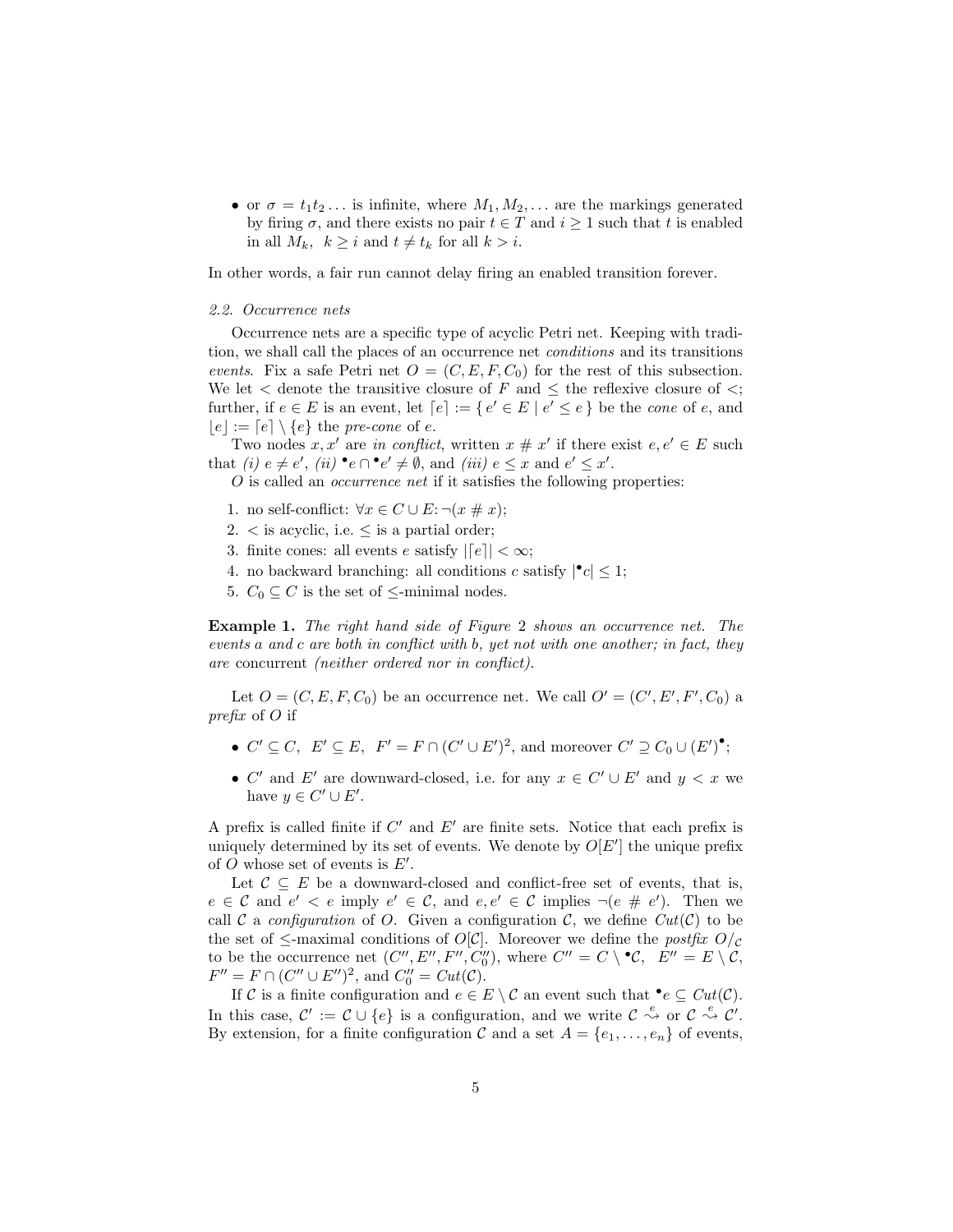

Figure 2: A Petri net (left) and a prefix of its unfolding (right)

we write  $\mathcal{C} \stackrel{A}{\rightsquigarrow} \mathcal{C}'$  iff there exist  $\mathcal{C}_0, \ldots, \mathcal{C}_n$  such that  $\mathcal{C}_0 = \mathcal{C}, \ \mathcal{C}_n = \mathcal{C}'$ , and for all  $i = 1, \ldots, n$ ,  $C_{i-1} \stackrel{e_i}{\rightsquigarrow} C_i$ . We write  $C \sqsubseteq C'$  if there exists a set A such that  $\mathcal{C} \stackrel{A}{\leadsto} \mathcal{C}'$ .

The following facts are well-known, see e.g. [14, 4]:

- A downward-closed set  $\mathcal{C} \subseteq E$  is a configuration iff the elements of  $\mathcal{C}$  can be arranged to form a run  $\sigma$  of O. We have that  $\sigma$  can be chosen fair iff C is maximal. Moreover, if C is finite, then  $\sigma$  leads from  $C_0$  to  $Cut(\mathcal{C})$ .
- For every event  $e$ ,  $\lceil e \rceil$  and  $\lfloor e \rfloor$  are configurations.
- Let  $c, c' \in C$  be a pair of distinct conditions. Then exactly one of the following three statements holds:
	- c and c' are causally related, i.e.  $c < c'$  or  $c' < c$ ;
	- c and c' are in conflict, i.e.  $c \neq c'$ ;
	- c and c' are called *concurrent*, written c co c', i.e. there exists a configuration  $\mathcal C$  such that  $\{c, c'\} \subseteq Cut(\mathcal C)$ .

A set of pairwise concurrent places is called a co-set.

# 2.3. Unfoldings

Let  $N = (P, T, F, M_0)$  be a safe Petri net. Intuitively, an unfolding of N is an acyclic version of  $N$  where loops of  $N$  are "unrolled"; an unfolding is usually infinite even if  $N$  is finite.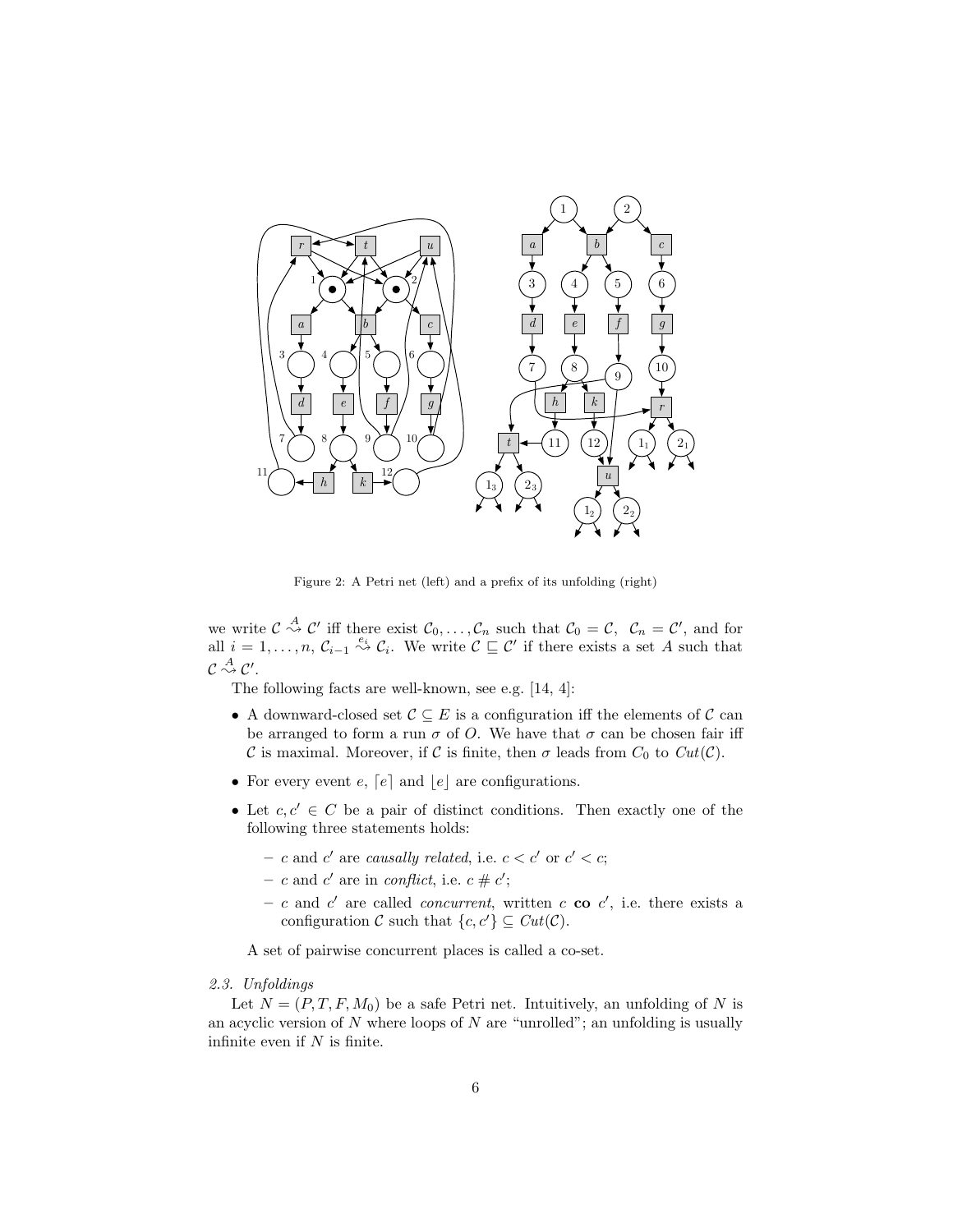Formally,  $U = (C, E, G, C_0)$  is called an *unfolding* of N if U is an occurrence net equipped with a mapping  $f: (C \cup E) \to (P \cup T)$ , which we extend to sets and sequences in the usual way. We shall write  $f: A \leftrightarrow B$  if the restriction of f to  $A$  yields a bijection between  $A$  and  $B$ . Then  $U$  is the unfolding of  $N$  if the following properties hold:

- $f(C) \subseteq P$ ,  $f(E) \subseteq T$ , and  $f: C_0 \leftrightarrow M_0$ ;
- for every co-set  $D \subseteq C$  and transition  $t \in T$  such that  $f: D \leftrightarrow \bullet t$ , there is exactly one event  $e \in E$  with  $f(e) = t$  and  $\bullet e = D$ ;
- if  $f(e) = t$  for some event  $e$ , then  $f: e \leftrightarrow e^*$  and  $f: e \bullet \leftrightarrow e^*$ .

With every configuration C of U we associate the marking  $Mark(C) :=$  $\{ f(c) \mid c \in Cut(C) \}.$ 

**Example 2.** Figure 2 shows a net  $N$  on the left and prefix of its unfolding on the right; the function f is reflected in the inscriptions. It is well-known  $(14, 4)$ that M is a reachable marking in N iff there exists a configuration  $\mathcal C$  of U such that  $Mark(\mathcal{C}) = M$ . Moreover, if  $\sigma$  is a run corresponding to  $\mathcal{C}$ , then  $f(\sigma)$  leads from  $M_0$  to  $M$  in  $N$ . It is in this sense that  $U$  mimics the behaviour of  $N$ .

A prefix  $U'$  of  $U$  is called *complete* if it "contains" every marking of  $N$ , i.e. for every reachable marking  $M \in \mathbf{R}(N)$  there exists a configuration  $C$  of  $U'$  such that  $Mark(\mathcal{C}) = M$ . It is well-known that for any configuration  $\mathcal{C}$ , the postfix  $U/c$  is isomorphic to the unfolding of the net  $(P, T, F, Mark(C))$ .

# 2.4. The "reveals" relation

To illustrate "reveals" we shall study the occurrence net in Figure 3. We are interested in finding relations between events of the form  $\mathbf{r}$  if  $x$  occurs, then  $y$  has already occurred, or will occur eventually', in the sense that any fair run that contains x also contains y. In other words, this means that y is inevitable given x.

In the context of Figure 3, it is obvious that, for any fair run  $\sigma$ ,

$$
k \in \sigma \Longrightarrow e \in \sigma \Longrightarrow b \in \sigma,
$$

where we use  $k \in \sigma$  etc informally to mean that k occurs somewhere in  $\sigma$ . In fact, the statement above simply reflects the causal relationship; if  $k$  happens, then surely its cause  $e$  must have happened before.

But one also obtains the following facts in Figure 3, again for fair runs  $\sigma$ :

$$
a \in \sigma \iff \neg(b \in \sigma) \iff c \in \sigma
$$
 and  $c \in \sigma \iff g \in \sigma$ .

In fact,  $a, c$  are a pair of independent transitions which can happen concurrently, whereas  $c$  is a causal predecessor of  $g$  and yet allows to determine that  $g$  will eventually happen. The reader is invited to check that these relations follow from the fairness of runs. We thus define our desired relation as follows: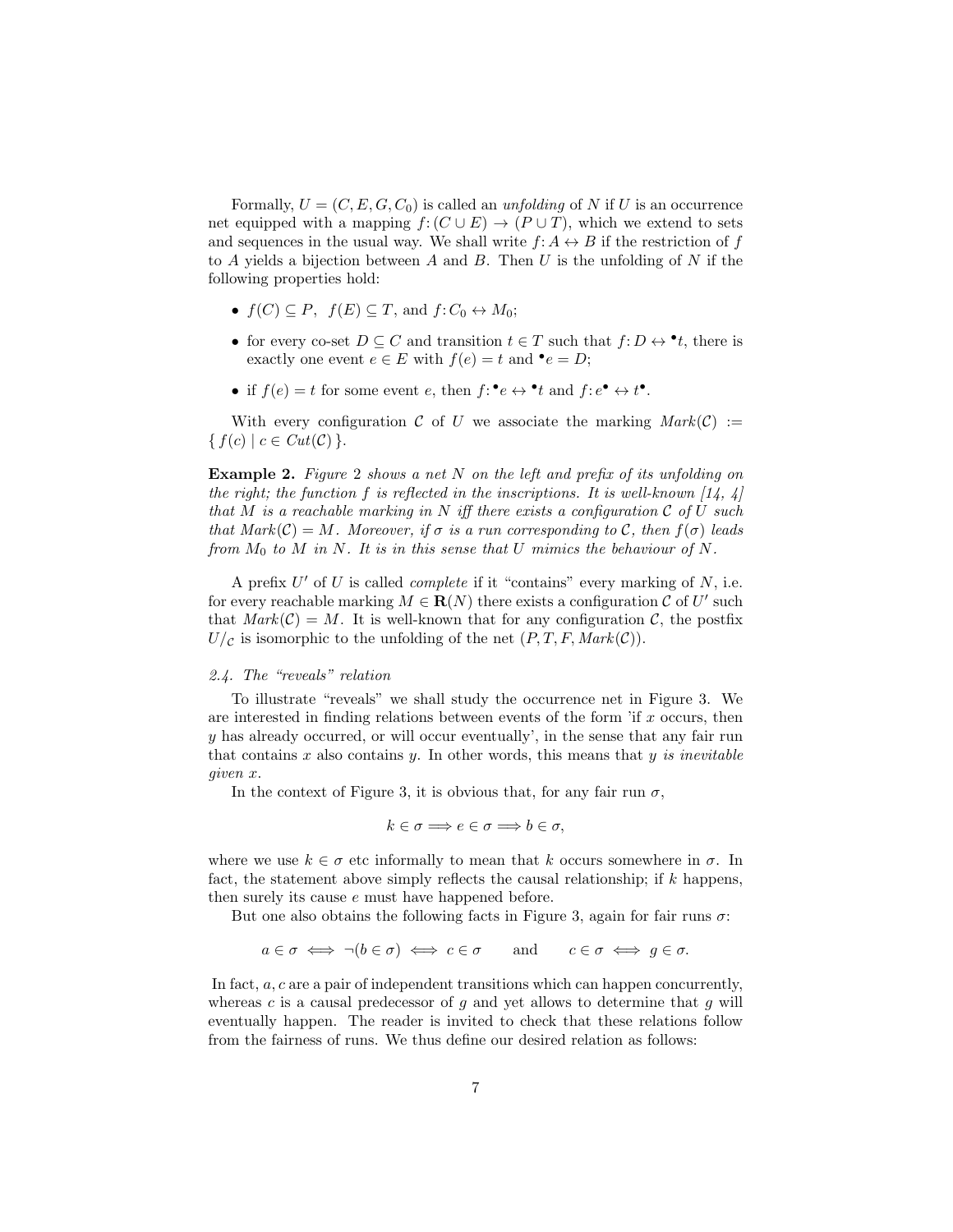

Figure 3: Example of an occurrence net

**Definition 1.** Let O be an occurrence net and  $e, e'$  be two of its events. We say that e reveals  $e'$ , written  $e \triangleright e'$ , iff for all fair runs  $\sigma$  of  $O$   $e \in \sigma$  implies  $e' \in \sigma$ . The revealed range of event  $e$  is  $\triangleright[e]:= \{e' \mid e \triangleright e'\}$ .

Notice that the definition immediately implies that  $\triangleright$  is reflexive and transitive. Moreover, there is a reveals relationship along causal successors, i.e. if  $a < b$ , then  $b \triangleright a$ . The relation  $\triangleright$  is not symmetric in general: in fact, in Figure 3 we have  $h \triangleright e$  but  $\neg(e \triangleright h)$ . On the other hand,  $\triangleright$  is not a partial order: consider  $e \triangleright f$  and  $f \triangleright e$  in Figure 3.

One might therefore suspect that, to obtain the above facts one would have to explore the entire set of configurations. However, the following is known:

**Lemma 1 ([10, 11]).** For an event e, its conflict set is defined as  $\#[e] := \{e' \mid$  $e \# e'$  }. We have that  $e \triangleright e'$  iff  $\#[e] \supseteq \#[e']$ .

Coming back to the introductory example of Figure 1, we have that the occurrence net is isomorphic to the net itself; it yields the four-element event structure depicted in Figure 4, for which we have

$$
#[z] = \{y_1, y_2\} \n#[x] = \{y_2\} \subseteq #[z].
$$

We therefore see that  $z$  reveals  $x$  (note that  $z$  is impossible *after*  $y_1$  occurred).

In the light of the above, we see that all it takes - in principle - to check if  $e \triangleright e'$  holds is to verify whether no witness against it exists for  $(e, e')$ ; we call g a witness for the tuple  $(e, e')$  if  $\neg(e \# g)$  and  $e' \# g$ . However, notice that this does not provide us with an effective procedure because the conflict sets can be infinite in general (see [11]). In Section 3 we shall show that  $e \triangleright e'$  can effectively be decided.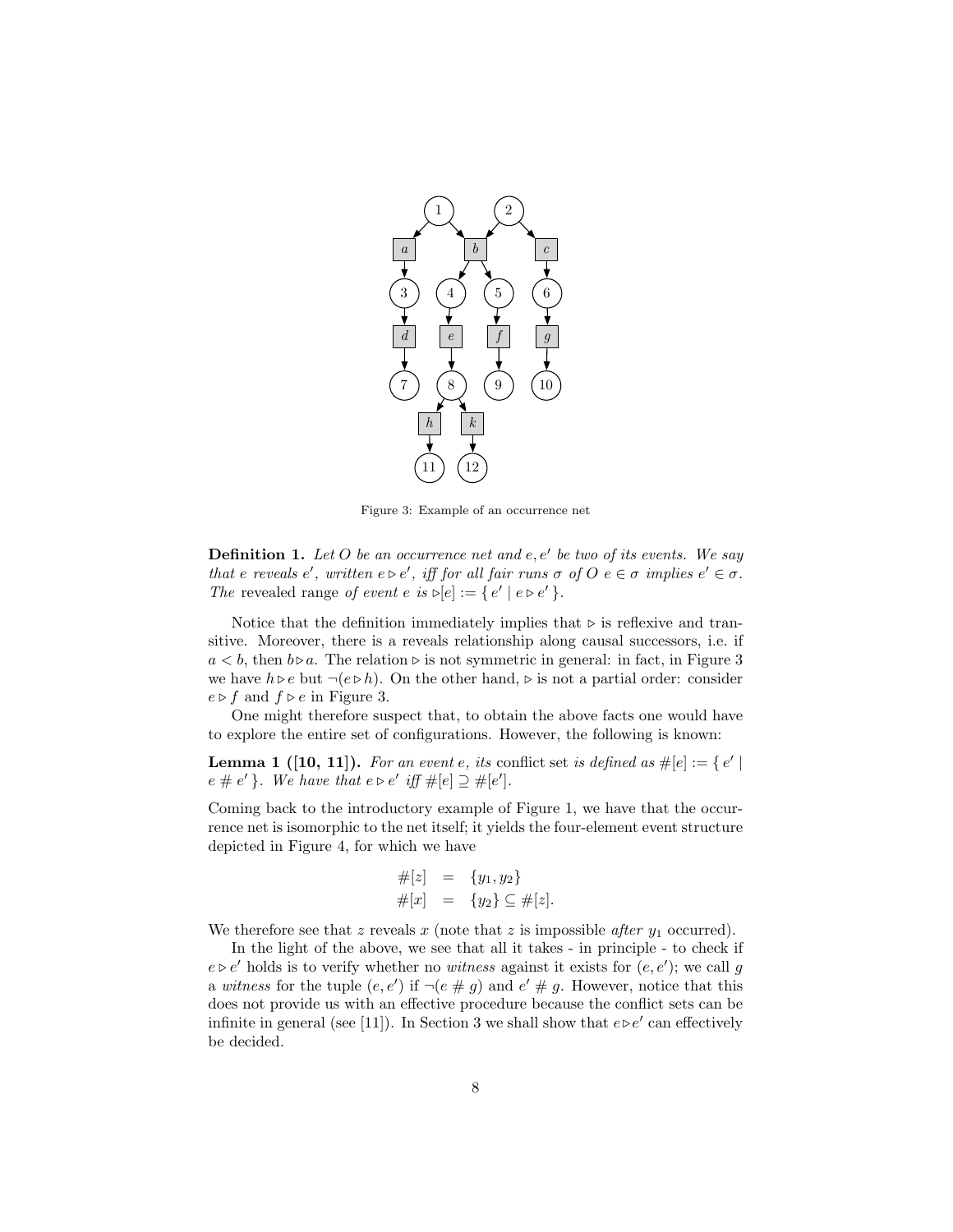$$
\begin{array}{ccccc}\n & & y_1 & \# & z \\
 & & \downarrow & & \\
x & \# & y_2 & & \n\end{array}
$$

Figure 4: The event structure (conflict and causality relations) obtained from the unfolding of the Petri net in Figure 1

## 2.5. Discussion

Relation to temporal logics. The reveals relation has similarities and differences when compared to temporal properties such as, e.g.,  $A(Fa \rightarrow Fb)$  in CTL<sup>\*</sup>, when the latter is interpreted on occurrence nets. Consider the example given



Figure 5:  $Fa \rightarrow Fb$  versus  $a \triangleright b$ 

in Figure 5. The occurrence net on the right hand side sketches the unfolding of the 1-safe net depicted on the left; occurrences of transitions  $x$  are numbered, all other events are unique occurrences and are therefore labelled by their corresponding transition. Now, we clearly have  $a \triangleright b$ . However,  $A(Fa \rightarrow Fb)$  is not satisfied since the run  $\sigma = uax^*$  does not contain *b*.

This is due to the fact that typical temporal logics operate on the *interleaved* semantics of the net whereas the reveals operator operates naturally on its concurrent semantics and considers only maximal, i.e. fair, runs. Indeed,  $a \triangleright b$ becomes equivalent to the above-mentioned formula when the semantics of the latter is restricted to fair runs. However, extending temporal logics with fairness conditions typically causes significant overhead for verification algorithms, and for the specific case of occurrence nets, one might have to add one fairness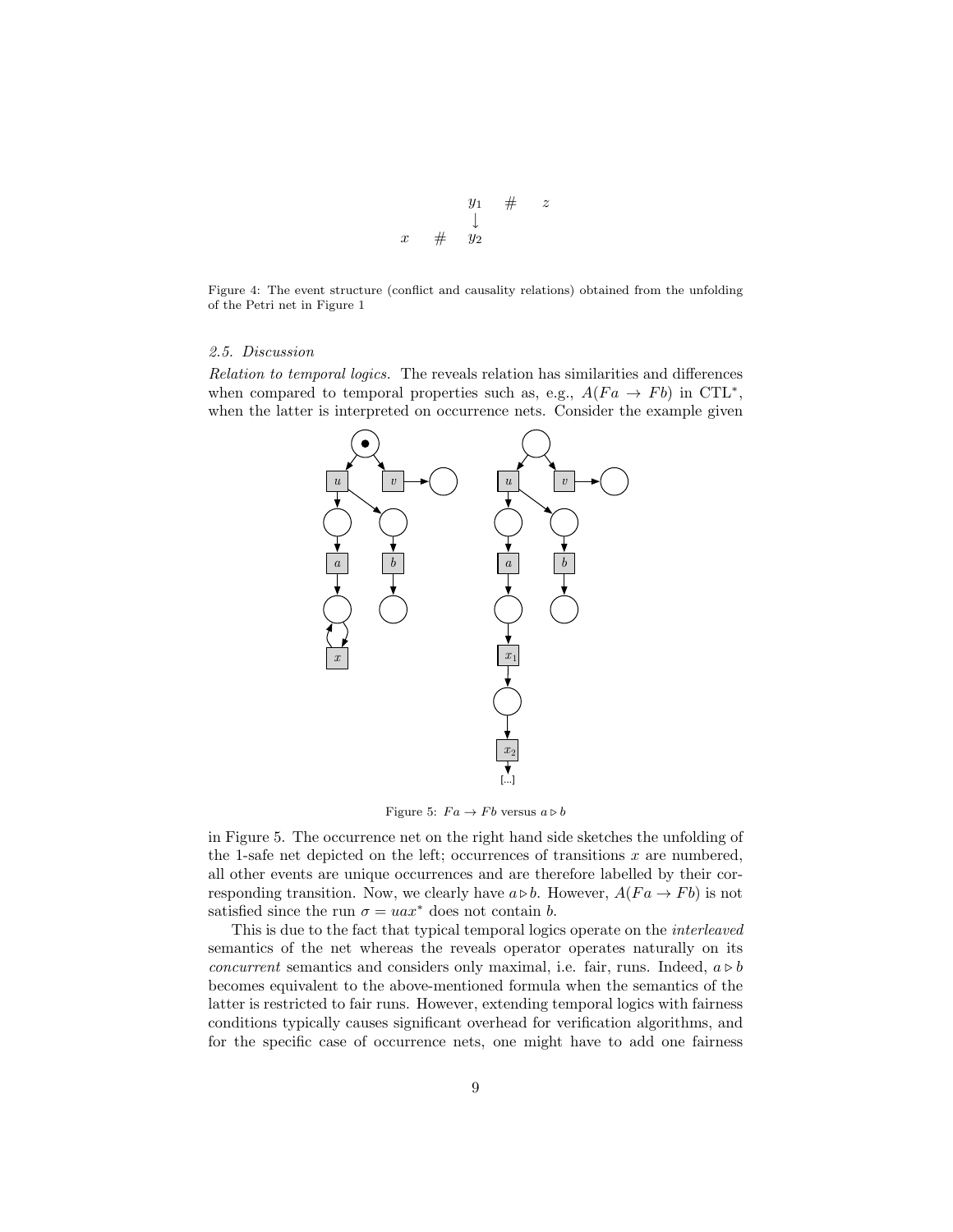condition per event. By contrast, as we shall see, computing reveals works without such overhead, and the relation can be efficiently obtained for all pairs of events. We therefore argue that the reveals relation

- 1. is complementary to temporal logics;
- 2. characterizes, for a given concurrent system, properties of the partial order semantics with fairness assumptions, as opposed to interleavings;
- 3. is not concerned with particular temporal regions (past, present, future).

Potentially, exploring and exploiting the ⊳-relation may turn out valuable in the context of local logics [15, 16, 17]; this lead has yet to be explored.

Facets. To complete the discussion of applications, let us recall here that the reveals relation can also be used to reduce the size of occurrence net by the contraction of the strongly connected components of  $\triangleright$ , called *facets* [11, 12]. These components form equivalence classes of event occurrence in the sense that any run  $\omega$  that contains any event of a facet must contain all of its events. In Figure 6, the decomposition of the occurrence net from Figure 3 into its facets is shown. The facets are  $\{a, d, c, g\}$ ,  $\{b, e, f\}$ ,  $\{h\}$ ,  $\{k\}$ ; the right hand side shows the occurrence net obtained by abstracting every facet into a single event. In general, quotienting an occurrence net into its facets and their boundary conditions yields an occurrence net whose set of maximal runs is in bijection with that of the initial occurrence net; this procedure (for details see [11]) can reduce the model size for analyses of any properties regarding maximal behaviours. In [12], we focus on reduced nets, i.e. where the contraction of facets has been carried out, and every event is a facet; in this framework, behavioural properties can be specified in a dedicated logic ERL, for which the synthesis problem is solved in [12]; the occurrence nets obtained in a canonical way from a logical formula belong to a distinguished subclass of reduced occurrence nets, the tight nets. For more traditional applications, the facet decomposition can in general yield fast sufficient criteria for verifying properties. Consider observability-related properties of Petri nets : if  $\lambda : T \to A$  is a partial labelling in some alphabet A, how can one quickly decide whether some *unobservable* transition  $t$  - i.e. on which  $\lambda$  is undefined - has occurred<sup>1</sup>? By pre-computing the reveals-relation and thus the facets on a sufficient finite prefix of the unfolding, online reasonings of the following type become available : If  $\lambda$  is such that every facet in which some instance of  $t$  occurs contains an occurrence of a distinctive label  $a$ that  $t$  free facets do not produce, then detection of  $a$  allows to infer occurrence of  $t$  with certainty. Given that the facet decomposition and contraction can be computed offline, see below, and reduces the size of unfoldings dramatically, such improvements are valuable in monitoring and supervising large distributed networks, in particular in telecommunications [6, 18, 19].

<sup>&</sup>lt;sup>1</sup> see [10, 13] for a detailed discussion on *diagnosability*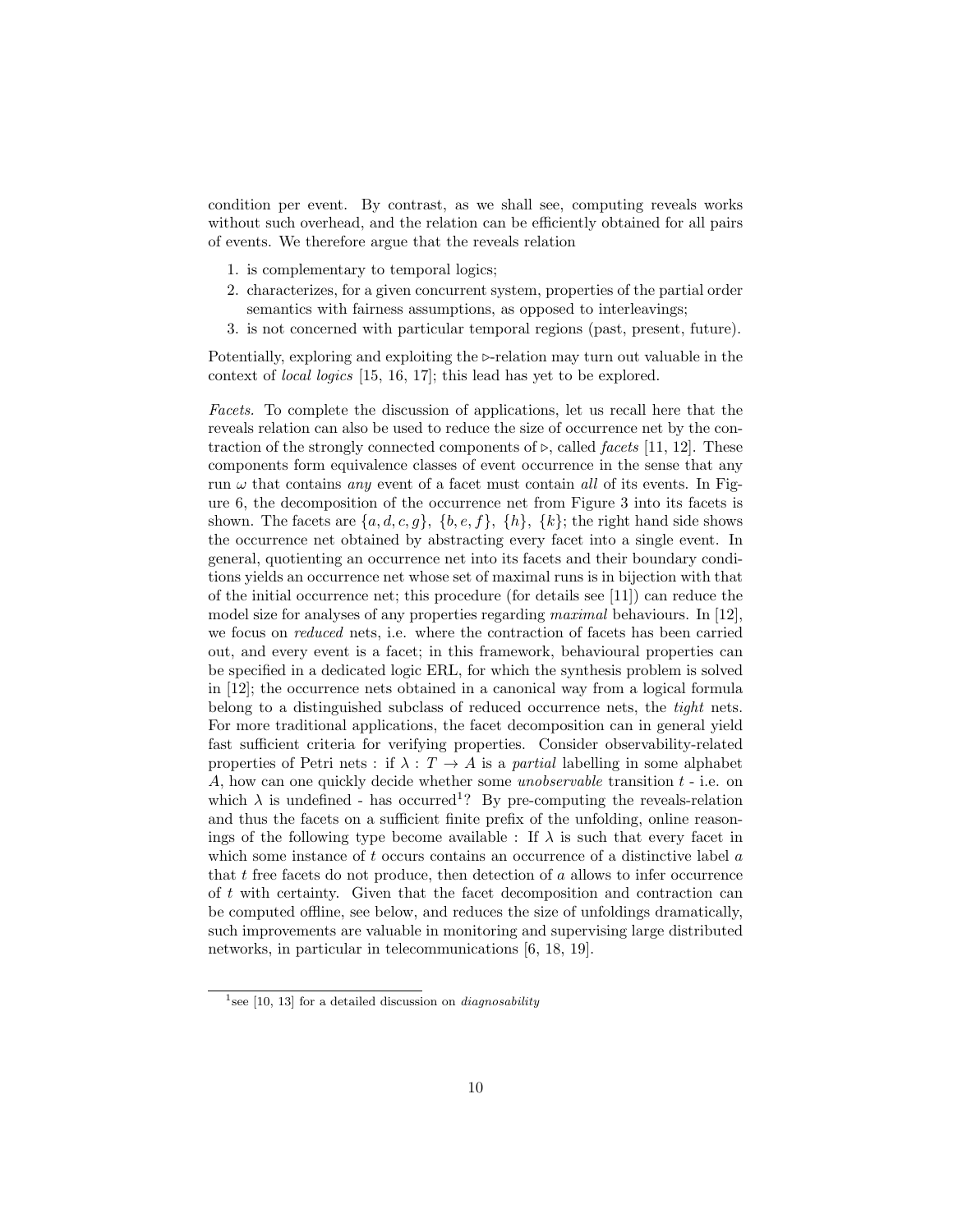

Figure 6: Left: a prefix of the example from Figure 3 with facets highlighted; right: the occurrence net obtained from the left hand one through facet abstraction

## 3. A bound for deciding the reveals relation

Let  $N = (P, T, F, M_0)$  be a safe Petri net, where P and T are finite, for the rest of the section, and let  $U = (C, E, G, C_0)$  be its unfolding, where f is the mapping between  $U$  and  $N$ .

In this section, we shall consider the following problem: Given two events x and y, does x reveal  $\psi$ ? As pointed out in Lemma 1, this requires to decide whether a witness exists. We shall show that the height of a witness is bounded, i.e. it suffices to search a finite prefix of  $U$  to find a witness. The existence of a finite bound, albeit a much higher one, was first pointed out in [11], and we start by re-stating that result.

**Definition 2.** Associate to each event e a marking of N by taking  $M_e$  := Mark( $[e]$ ). We shall define a sequence  $(L_i)_{i\geq 1}$  of sets of events, the so-called level-*i* cutoffs, and a sequence of prefixes  $(U_i)_{i\geq 1}$ , the so-called level-*i* prefixes.

We let  $e \in L_1$  if  $M_e = M_0$  or there exists an event  $e'$  such that  $e' < e$  and  $M_{e'} = M_e$ . For  $i > 1$ , we let  $e \in L_i$  iff there exists an event  $e' \in L_{i-1}$  such that  $e' < e$  and  $M_{e'} = M_e$ . For  $i \geq 1$ , let  $L_i^{\min}$  be the  $\leq$ -minimal events of  $L_i$ . We let  $U_i := U[L'_i]$ , where  $L'_i := \bigcup_{e \in L_i^{\min}} [e]$  is the downward-closure of  $L_i^{\min}$ .

Intuitively, the prefix  $U_1$  contains all reachable markings and unrolls each loop in the Petri net exactly once; notice that the events  $L_1$  are exactly those events that return the net to a marking that was reached before. The prefix  $U_2$ unrolls each loop once more and so on. The following result is shown in [11]:

**Theorem 1.** [11] Let m be the the minimal index such that  $U_m$  contains event x, and let n be the corresponding index for y. Moreover, let  $K_M$  be the number of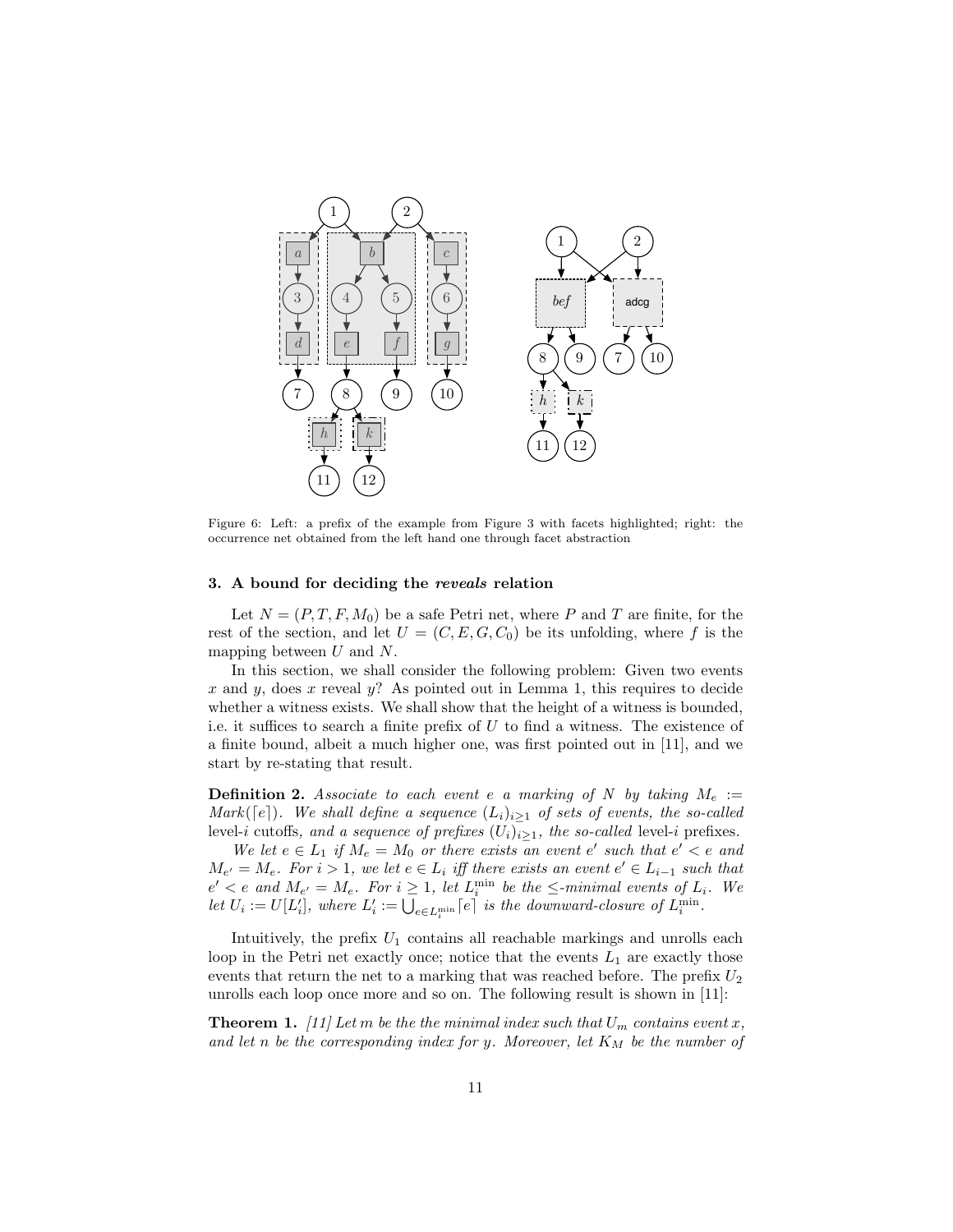reachable markings of the net N. Then, if  $\neg(x \triangleright y)$ , there exists a witness in  $U_{K_M+\max\{m,n\}-1}.$ 

 $K_M$  is guaranteed to be finite for safe nets, hence Theorem 1 establishes the decidability of ⊳. However,  $K_M$  is difficult to determine exactly and in general very large, not to mention the size of  $U_{K_M+\max\{m,n\}-1}$ . We shall see that this bound can be improved. Formalizing the discussion after Lemma 1, we define, for events  $x, y, z$ , the witness predicate  $\textbf{wit}(x, y, z)$ :

$$
\textbf{wit}(x,y,z) \quad :\Longleftrightarrow \quad (z \# y) \ \wedge \ \neg (z \# x).
$$

To prepare the main result, let us first define the *height function*  $H$ . Let  $O$  be an occurrence net and  $e$  one of its events. Then

$$
\mathcal{H}(e) := 1 + \max_{e' \in \bullet(\bullet e)} \mathcal{H}(e'), \quad \text{where } \max \emptyset := 0.
$$

For a condition c we define  $\mathcal{H}(c) := \mathcal{H}(e)$ , where  $\{e\} = \bullet c$ , or  $\mathcal{H}(c) := 0$  if  $c \in C_0$ . Moreover, for a finite prefix whose events are  $E'$ , we define:

$$
\mathcal{H}(O[E']) := \max_{e \in E'} \mathcal{H}(e)
$$

Let  $M$  be a reachable marking of  $N$  and  $N(M) = (P, T, F, M)$ , i.e.  $N$  with  $M$ as the initial marking. Moreover, let  $U^M$  be the unfolding of  $N(M)$  and  $U_i^M$ the analogous prefixes according to Definition 2. Let  $K(M) := \mathcal{H}(U_1^M)$ , and

$$
K := \max_{M \in \mathbf{R}(N)} K(M). \tag{1}
$$

**Lemma 2.** The value of K is bounded above by the height  $\mathcal{H}(U_2)$  of the level-2 prefix of  $N$ .

**Proof:** We first show that  $U_1$  is a complete prefix. Indeed, in [3] an event  $e$  is called a cut-off of U if  $M_e = M_0$  or there exists an event  $e'$  such that  $M_{e'} = M_e$ and  $|[e']| < |[e]|$ . It is shown in [3] that a prefix that contains all minimal cutoffs is complete. Evidently,  $e' < e$  implies  $\vert [e'] \vert < \vert [e] \vert$  and is a stronger condition, therefore our prefix  $U_1$  contains all such minimal cutoffs and is also complete.

Let  $M \in \mathbf{R}(N)$ . By completeness of  $U_1$ , there exists a configuration  $\mathcal{C}$  in  $U_1$ such that  $Mark(C) = M$ . Now, by construction of  $U_2$ , the postfix  $U_2/c$  contains an isomorphic copy of  $U_2^M$ . an isomorphic copy of  $U_1^M$ . □

We now state the main result of this section:

**Theorem 2.** Let  $N$  be a safe Petri net,  $U$  its unfolding, and let  $K$  as defined in Equation 1. For any two events x, y such that  $\neg(x \triangleright y)$ , there exists an event z such that

1. 
$$
\text{wit}(x, y, z)
$$
 and \n2.  $\mathcal{H}(z) \leq n + K - 1$ , where  $n := \max(\mathcal{H}(x), \mathcal{H}(y))$ .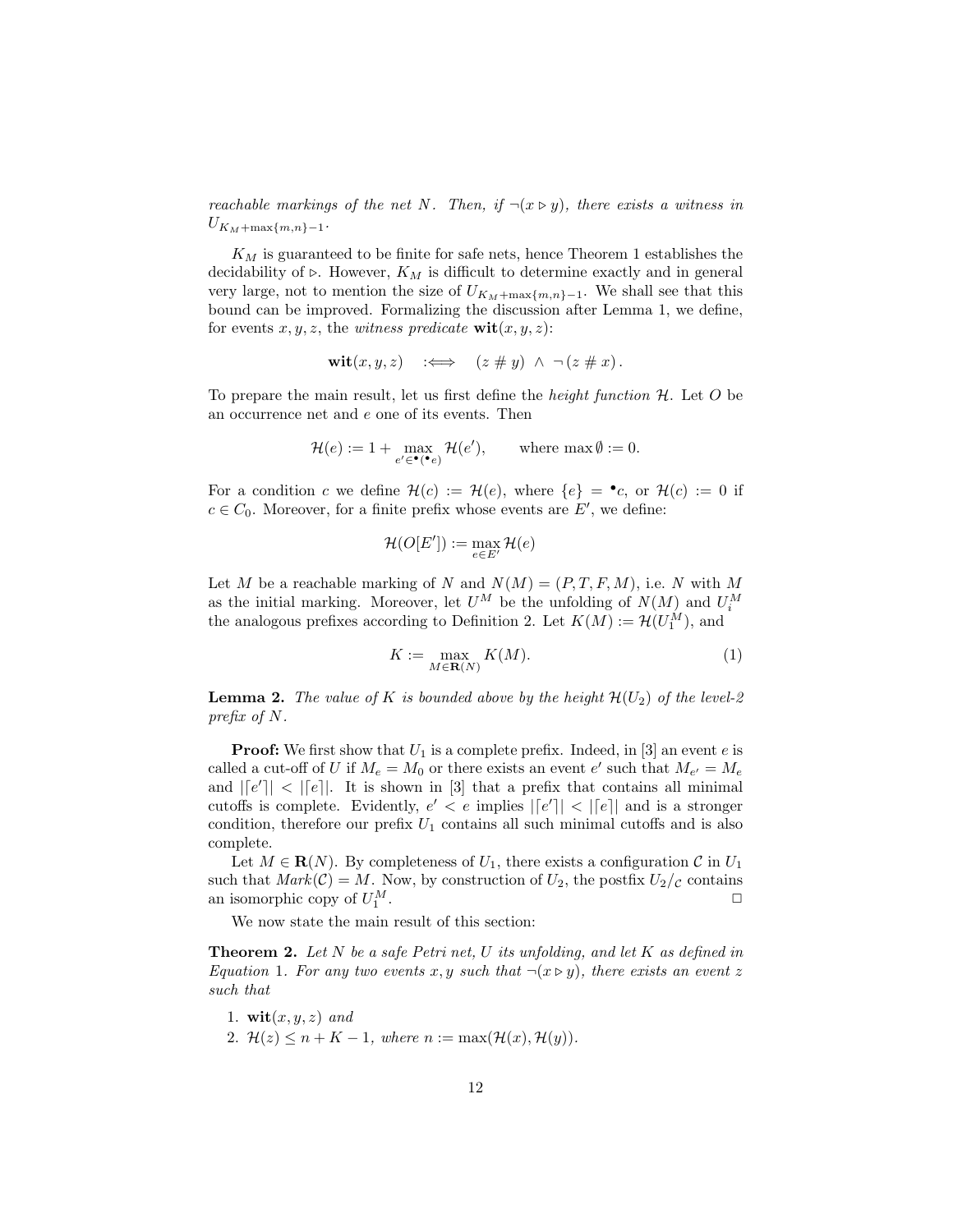

Figure 7: Rough sketch of the proof of Theorem 2; there exists a condition  $b$  in the preset of both u and z; moreover,  $u < y$  and  $n = \max(\mathcal{H}(x), \mathcal{H}(y))$ . From  $\mathcal{C}^{uxz}$  we construct the smaller configuration  $\mathcal{C}$ .

 $z \in E$  such that  $\textbf{wit}(x, y, z)$  holds, and such that  $z' < z$  implies  $\neg \textbf{wit}(x, y, z')$ . between N and U. If  $\neg(x \triangleright y)$  then some event z satisfying  $\textbf{wit}(x, y, z)$  exists; **Proof:** The idea of the proof is illustrated in Figure 7. Let  $f$  be the mapping it remains to determine the maximal height of z. If  $x \# y$ , we are done immediately, taking  $z := x$ . Otherwise,  $\mathcal{C}_{xy} := [x] \cup [y]$  is a configuration. Choose By assumption we have  $\neg(x \# z)$ , thus  $\mathcal{C}_{xz} := [x] \cup [z]$  is also a configuration. Further, let u be such that  $u \neq z$  and  $u \leq y$  and such that  $u' < u$  implies  $\neg(u' \# z)$ . We claim that

$$
\mathcal{C}^{uxz} \quad := \quad [u] \cup \lceil x \rceil \cup \lfloor z \rfloor
$$

is a configuration: if this were not the case, then there would be events  $e,e'\in$  $\mathcal{C}^{uxz}$  such that  $e \# e'$ . Since  $\mathcal{C}_{xy}$  and  $\mathcal{C}_{xz}$  are configurations, it would follow w.l.o.g. that  $e \in [u]$  and  $e' \in [z]$ , so  $e < u$  and  $e' < z$ . But then  $e \# z$  and  $e' \# y$ , both of which contradict the minimality assumptions on u and z. We thus have

$$
\mathcal{C}^{uxz} \stackrel{z}{\leadsto} \text{ and } \mathcal{C}^{uxz} \stackrel{u}{\leadsto} . \tag{2}
$$

For  $n = \max{\{\mathcal{H}(x), \mathcal{H}(y)\}},$  let  $\mathcal{C}_n^{uxz} := \{ e \in \mathcal{C}^{uxz} \mid \mathcal{H}(e) \leq n \}.$  Then  $x \in \mathcal{C}_n^{uxz}$ , and  $\mathcal{C}_n^{uxz} \stackrel{u}{\leadsto}$ . Suppose that z satisfies  $\mathcal{H}(z) \geq n+K$ , and let  $H := \mathcal{H}(z)-n$ . Then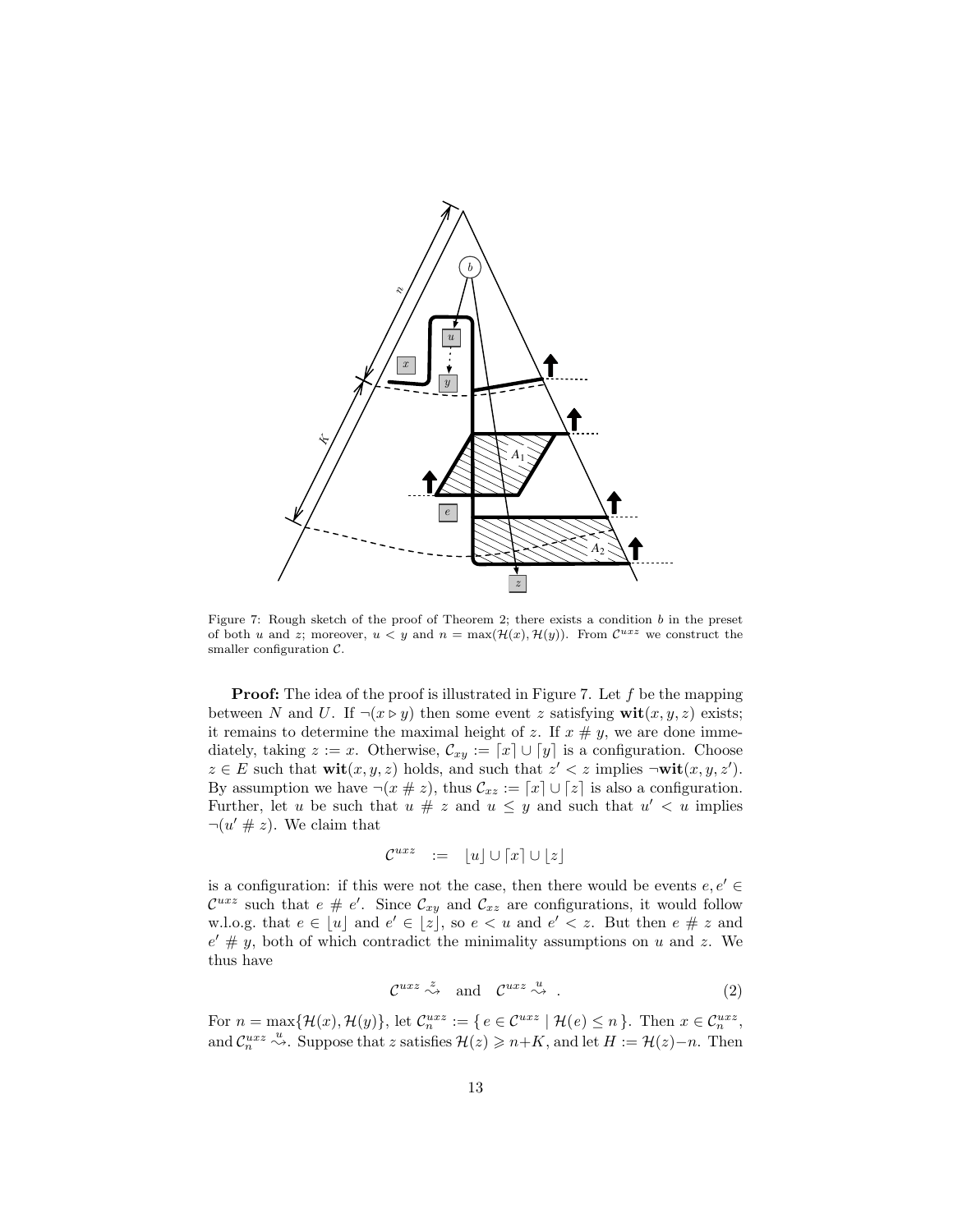there exist  $e_0, \ldots, e_H \in [z]$  such that  $\mathcal{H}(e_0) = n$  and  $e_0 < e_1 < \ldots < e_H = z$ . Set  $\mathcal{C}^i := [e_i] \cup \mathcal{C}_n^{uxz}$  and let  $M^i := Mark(\mathcal{C}^i)$ . Notice that all  $\mathcal{C}^i$ ,  $i = 0, ..., H$ , are configurations since  $\mathcal{C}^i \subseteq \mathcal{C}^{uxz}$ , and that  $\mathcal{C}^0 = \mathcal{C}_n^{uxz}$  and  $M^0 = Mark(\mathcal{C}_n^{uxz})$ . Now, a causal chain isomorphic to  $e_1, \ldots, e_H$  exists in  $U^{M^0}$ , and the choice of K implies the existence of  $0 \leq i < j \leq H$  such that  $M^i = M^j$ . That is, we have two distinct configurations  $C_1 := \mathcal{C}^i$  and  $C_2 := \mathcal{C}^j$  of U such that

- 1.  $\mathcal{C}_n^{uxz} \sqsubseteq \mathcal{C}_1 \sqsubseteq \mathcal{C}_2 \sqsubseteq \mathcal{C}^{uxz}$ ,
- 2.  $\mathcal{H}(\mathcal{C}_1) < \mathcal{H}(\mathcal{C}_2)$ , and
- 3.  $Mark(\mathcal{C}_1) = Mark(\mathcal{C}_2)$ .

 $Mark(C_1) = Mark(C_2)$  implies that  $U/c_1$  and  $U/c_2$  are isomorphic, and there exist sets  $A_1$ ,  $A_2$  with  $f(A_1) = f(A_2)$  such that  $C_2 \stackrel{A_2}{\rightsquigarrow} C^{uxz}$  and  $C_1 \stackrel{A_1}{\rightsquigarrow} C$  for some C. Now,  $Mark(C) = Mark(C^{uxz})$ , so there exists an event e such that  $f(e) = f(z),$   $\mathcal{H}(e) < \mathcal{H}(z)$ , and  $\mathcal{C} \stackrel{e}{\leadsto}$ . Thus,  $\mathcal{C} \cup \{e\}$  is a configuration containing both x and e, so  $\neg(x \# e)$ .

From  $u \# z$  and (2) it follows that  $u$  and  $z$  compete directly for a token, i.e. there exists a condition  $b \in \mathbf{P}u \cap \mathbf{P}z$ . Since  $f(e) = f(z)$  holds, there is a condition  $b' \in \bullet e$  with  $f(b) = f(b')$ . We shall prove that  $y \# e$  holds by examining the possible relationships between  $b$  and  $b'$ . Note that in the following, we shall loosely say that some condition  $c$  is contained in some configuration  $\mathcal{C}'$  to mean that c is contained in the prefix  $U[\mathcal{C}']$ .

Conditions *b* and *b'* are both contained in  $\mathcal{C}$  so  $\neg(b \# b')$ . Moreover, *b* co *b'* cannot hold because  $N$  is safe. Thus, one of the following statements holds:  $b = b', b < b'$  or  $b > b'$ . Before treating these cases, we first show two auxiliary claims: (i)  $u \notin \mathcal{C}$ , and (ii)  $f(u) \neq f(z)$ .

- (i) Remember that  $C_1 \sqsubseteq \mathcal{C}^{uxz}$ ,  $u \notin \mathcal{C}^{uxz}$ , and  $\mathcal{C} = C_1 \cup A_1$ . Thus, if u were in C, then  $u \in A_1$ , and – because of  $f(A_1) = f(A_2)$  – there exists  $u'' \in A_2$ with  $f(u'') = f(u)$ . Conditions  $b'' \in \mathbf{P}u''$  and  $b \in \mathbf{P}u$ , with  $f(b'') = f(b)$ , are contained in  $\mathcal{C}^{uxz}$ . Hence, via the same argument as before, we obtain  $\neg(b'' \text{ co } b)$  and  $\neg(b'' \neq b)$ . Notice that we have  $\neg(u \neq u'')$  since  $u'' \in C^{uxz}$ and  $\mathcal{C}^{uxz} \stackrel{u}{\sim}$ . However, we shall show that for the remaining cases  $b < b''$ ,  $b = b''$ , and  $b > b''$ , we obtain  $u \neq u''$ , a contradiction.
	- (a) If  $b < b''$ , then b is consumed by u and some event  $t < u''$ , hence  $t \in \mathcal{C}^{uxz}, t \neq u$ , and  $u \neq u''$ .
	- (b) If  $b = b''$ , then the same holds with  $t = u''$ .
	- (c) If  $b'' < b$ , then  $b''$  is consumed by u'' and some  $t < u$ . Now,  $\mathcal{H}(t) <$  $\mathcal{H}(u) \leq n$ . But  $u'' \in \mathcal{C}^{uxz} \setminus \mathcal{C}_2$ , hence also  $u'' \in \mathcal{C}^{uxz} \setminus \mathcal{C}_n^{uxz}$ , so in particular  $\mathcal{H}(u'') > n$ , so  $t \neq u''$  and again,  $u \neq u''$ .
- (ii) By contradiction, assume  $f(u) = f(z)$ . Since  $\mathcal{H}(z) \geq n + K$ , there must be some condition  $c \in \cdot z$  with  $\mathcal{H}(c) = \mathcal{H}(z) - 1$  and some  $c' \in \cdot u$  with  $f(c') = f(c)$ , where clearly  $\mathcal{H}(c') < \mathcal{H}(u) \leq n$ . Recall that  $c, c'$  are in  $\mathcal{C}^{uxz}$ , so as above we can exclude  $c \mathbf{co} c'$  and  $c \# c'$ . The height of  $c$  and c' excludes the cases  $c < c'$  and  $c = c'$ . If  $c' < c$ , then there must be an event  $t < c < z$  that consumes  $c'$ . Moreover,  $t \neq u$  because  $u \neq z$ .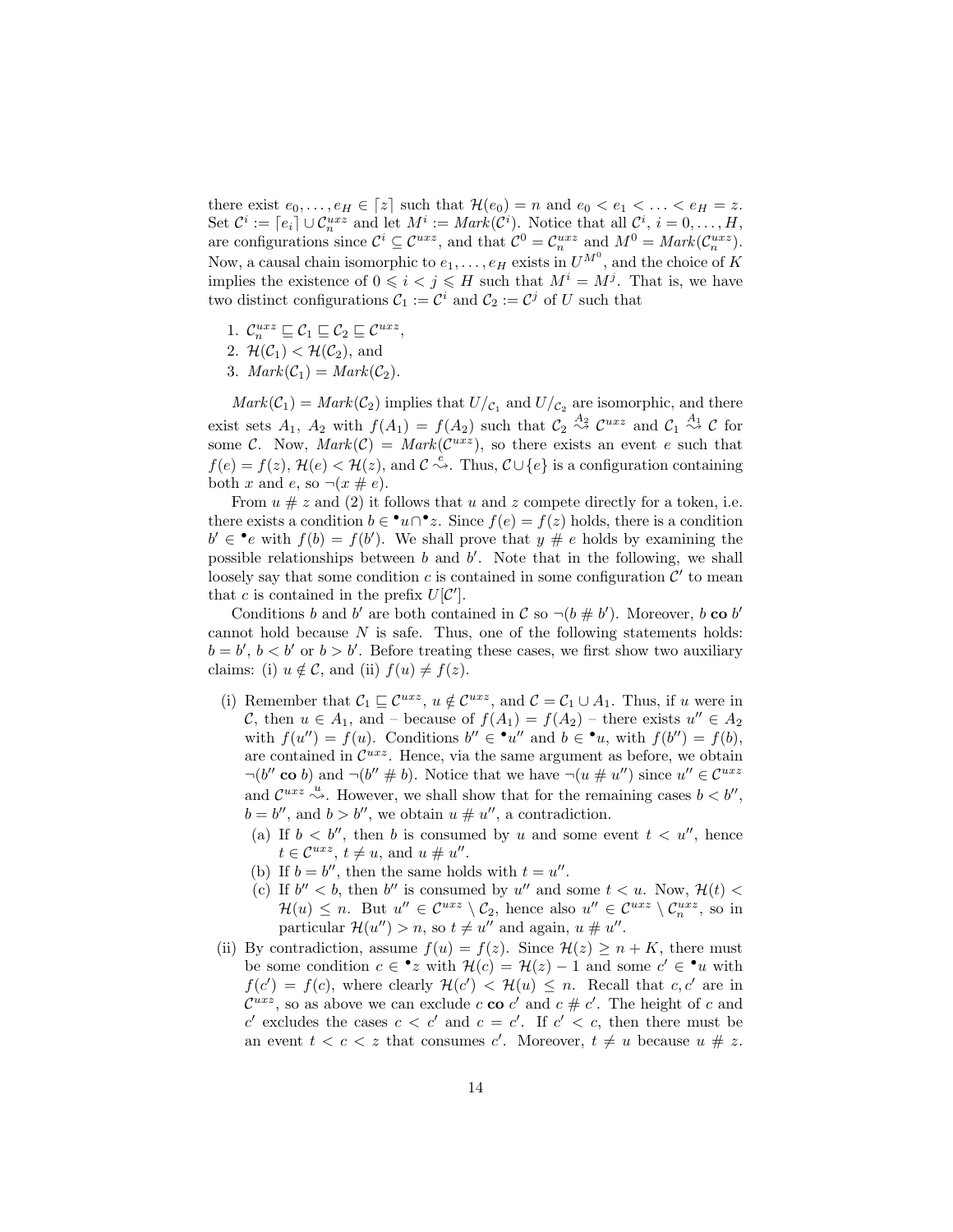

Figure 8: Possible situations for  $b'$  and  $b$ .

Hence  $\textbf{wit}(x, y, t)$  and  $t < z$ , which contradicts our minimality assumption about z.

We now study the remaining situations for  $b$  and  $b'$  separately.

- x  $\frac{1}{2}$  x  $\frac{1}{2}$  x  $\frac{1}{2}$  x  $\frac{1}{2}$  x  $\frac{1}{2}$  x  $\frac{1}{2}$  x  $\frac{1}{2}$  x  $\frac{1}{2}$  x  $\frac{1}{2}$  x  $\frac{1}{2}$  x  $\frac{1}{2}$  x  $\frac{1}{2}$  x  $\frac{1}{2}$  x  $\frac{1}{2}$  x  $\frac{1}{2}$  x  $\frac{1}{2}$  x  $\frac{1}{2}$  x  $\frac{1}{2}$  x  $\frac$ • Assume  $b > b'$  holds (see Figure 8, left). Then there exists an event  $t$  such y y y holds which is not the case. So  $e \neq t$  holds and we conclude that  $e \# \overset{n}{y}$ . that  $b' \in \mathcal{L}$  and  $t < b$ . Assume  $e = t$ . Then  $e < b$ , but with that  $e \in \mathcal{C}_n^{ux}$
- such that  $v \leq v$  and  $v \in v$ . As  $v \in \mathcal{C}$  (be<br>have  $t' \neq u$  with  $b \in \mathbf{e}t' \cap \mathbf{e}u$ , hence  $e \neq y$ . such that  $t' < b'$  and  $b \in \mathcal{H}'$ . As  $t' \in \mathcal{C}$  (because of  $t' < e$ ) and  $u \notin \mathcal{C}$ , we • Assume  $b < b'$  holds (see Figure 8, middle). Then there exists an event  $t'$
- that  $f(u) \neq f(z) = f(e)$ . So clearly  $e \neq u$ , hence  $e \neq y$ . • Assume  $b = b'$  (see Figure 8, right). By definition,  $b \in \cdot e \cap \cdot u$ . We know

This concludes the proof that in each case for b and b' we have  $e \# y$ .

We thus obtain  $\textbf{wit}(x, y, e)$ , and the height of e is strictly less than that of z. Either  $\mathcal{H}(e) \leq n + K - 1$ , and we are done; or we replace z by e and repeat the surgery above, obtain another witness with strictly lesser height etc, until we end up with a witness that has the desired height.  $\Box$ 

Theorem 2 in connection with Lemma 2 implies that for any pair  $x, y$  of concurrent events, it suffices to inspect  $U_2^{M_{xy}}$  to determine whether  $x \triangleright y$ , where  $M_{xy} := M([x] \cup [y])$ . Notice that this bound is much lower than the one given by Theorem 1; in fact, contrary to the previous bound it provides hope to actually compute the relation.

The reader will observe that in the proof of Theorem 2 we exploit the fact that a suffix of  $\mathcal{C}_n^{uxz}$  with height K contains two marking-equivalent causally related events. To find two such events, it actually suffices to search an isomorphic copy of the level-1 prefix starting at the marking associated with  $\mathcal{C}_n^{uxz}$ . It is thus tempting to think that Lemma 2 unfolds "one level too much". However, for a given candidate  $z$  as witness for  $x$  and  $y$ , there may be many possible events u for which one would have to search the suffix of  $\mathcal{C}_n^{ux}$ , therefore limiting the candidates in this manner would not at all be straightforward. The value of Lemma 2 is in bounding the set of candidates for  $z$  in a simple, effective manner.

We are not in a position to say whether there might exist another verification method, different from the above, that provides faster decisions on reveals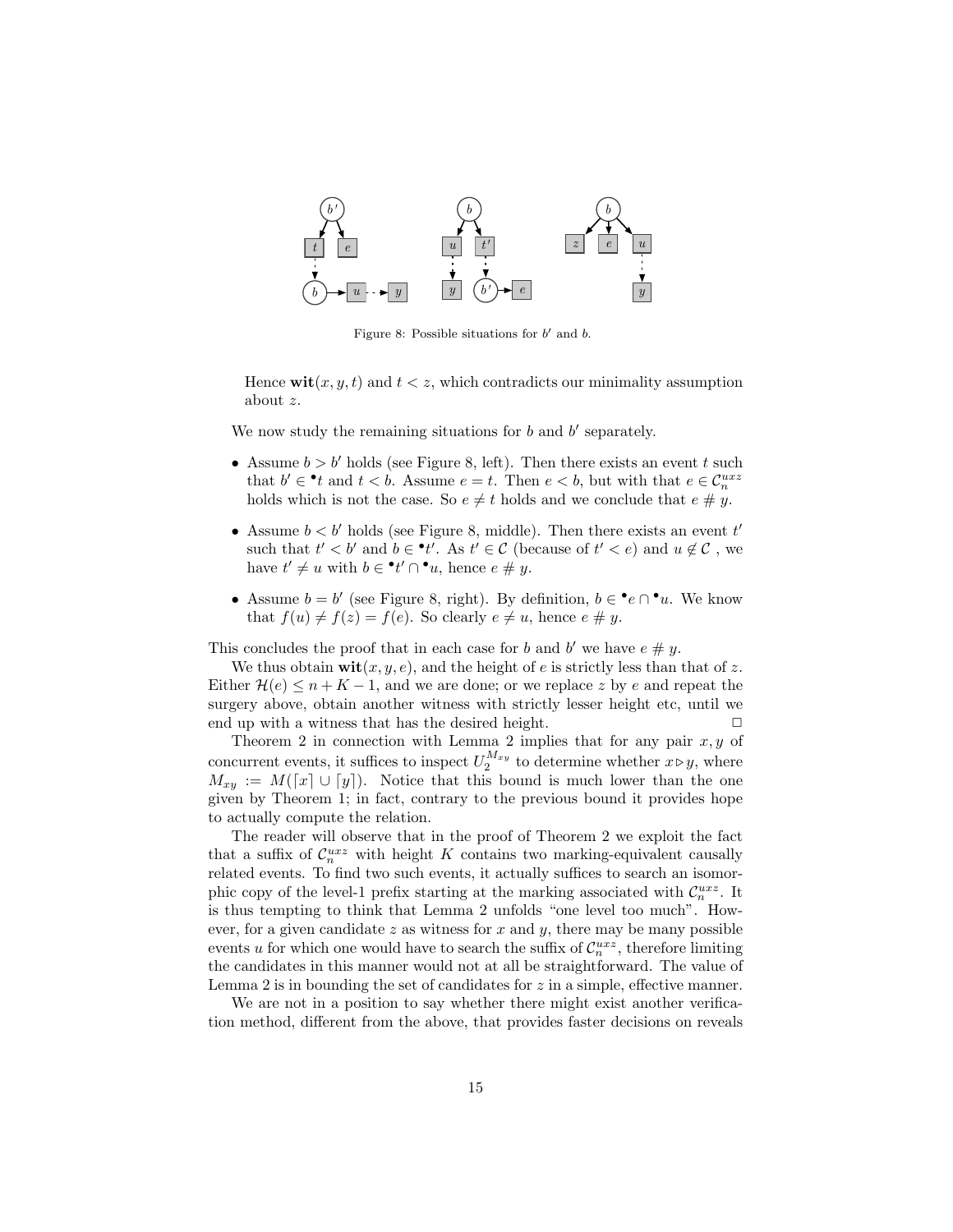relations. However, we shall give two results showing lower bounds for the problem. First, Theorem 3 shows that deciding the ⊳ relation is PSPACE-complete. Secondly, Proposition 4 shows that the bound on the height of the witnesses given by Theorem 2 is tight.

# **Theorem 3.** Given a safe Petri net N and two events x, y of its unfolding  $U$ , it is PSPACE-complete to decide whether  $x \triangleright y$  holds.

**Proof:** We assume that the  $N = (P, T, F, M_0)$  is given as a list of its places, transitions, and arcs. As for events  $x$  and  $y$ , we note that inductive definitions of unfoldings, e.g., in [4], typically identify events by their presets and labels and conditions by their generating event. Thus, the "canonic name" of each event is its entire cone. The size of the input is therefore  $|P| + |T| + |F| + |[x] \cup [y]|$ . Let  $n = \max\{\mathcal{H}(x), \mathcal{H}(y)\}.$ 

We first show that the problem is contained in PSPACE. Given the cones of x and y, it is easy to check whether  $y \leq x$  (in which case  $x \triangleright y$ ) or  $x \neq y$ , hence we may assume  $\neg(x \triangleright y)$ . For the other cases, bearing in mind that NPSPACE  $=$  PSPACE  $=$  co-PSPACE, we shall propose a non-deterministic algorithm that decides the existence of a witness proving  $\neg(x \triangleright y)$  using polynomial space. This algorithm will non-deterministically explore some configuration  $\mathcal{C}$ , starting with ⌈𝑥⌉ and successively adding events to it. All that it needs to remember about  $\mathcal C$  is its cut and some information about the conditions contained in it. Since  $N$ is safe, the number of these conditions is bounded by  $|P|$ . For every condition  $c \in Cut(\mathcal{C})$  the algorithm remembers its label  $f(c) \in P$ , its height  $\mathcal{H}(c)$ , and a pointer  $ptr(c)$ . Here,  $ptr(c)$  remembers whether c is part of  $\lceil y \rceil$  (that is,  $ptr(c)$ ) points to that condition in  $[y]$  or has value  $\bot$  if  $c \notin [y]$ . Thanks to Theorem 2, we can abort the search when the height of our configuration reaches  $n + K$ . For our ends, it is sufficient to overapproximate K by  $2^{|P|}$ . Storing  $\mathcal{H}(c)$  thus takes  $|P| + \log n$  bits.

The algorithm initializes by taking  $\mathcal{C} = [x]$  and obtaining the set  $D =$  $Cut(\mathcal{C})$ . For each  $c \in D$ , it remembers its label, computes its height and checks whether  $c \in [y]$ . Then in each iteration, it non-deterministically chooses some transition  $t \in T$  enabled by the marking  $f(D)$ . Firing t corresponds to an event e of U with preset  $D' \subseteq D$ . Conceptually, C now becomes  $\mathcal{C} \cup e$ . The algorithm carries out the following steps:

- It checks whether  $e \in [y]$ . This is the case if  $ptr(c) \neq \bot$  for all  $c \in D'$ and  $[y]$  contains a *t*-labelled event with preset  $D'$ .
- If  $e = y$ , the algorithm aborts with the answer 'no' (the chosen configuration does not contain a witness).
- If  $e \notin [y]$  but  $ptr(c) \neq \bot$ , i.e.  $c \in [y]$ , for some  $c \in D'$ , then the algorithm answers 'yes' (it has found a witness).
- The algorithm computes  $H = \mathcal{H}(e) = 1 + \max{\{\mathcal{H}(c) \mid c \in D'\}}$ . If  $H = n + K$ , it aborts with answer 'no'.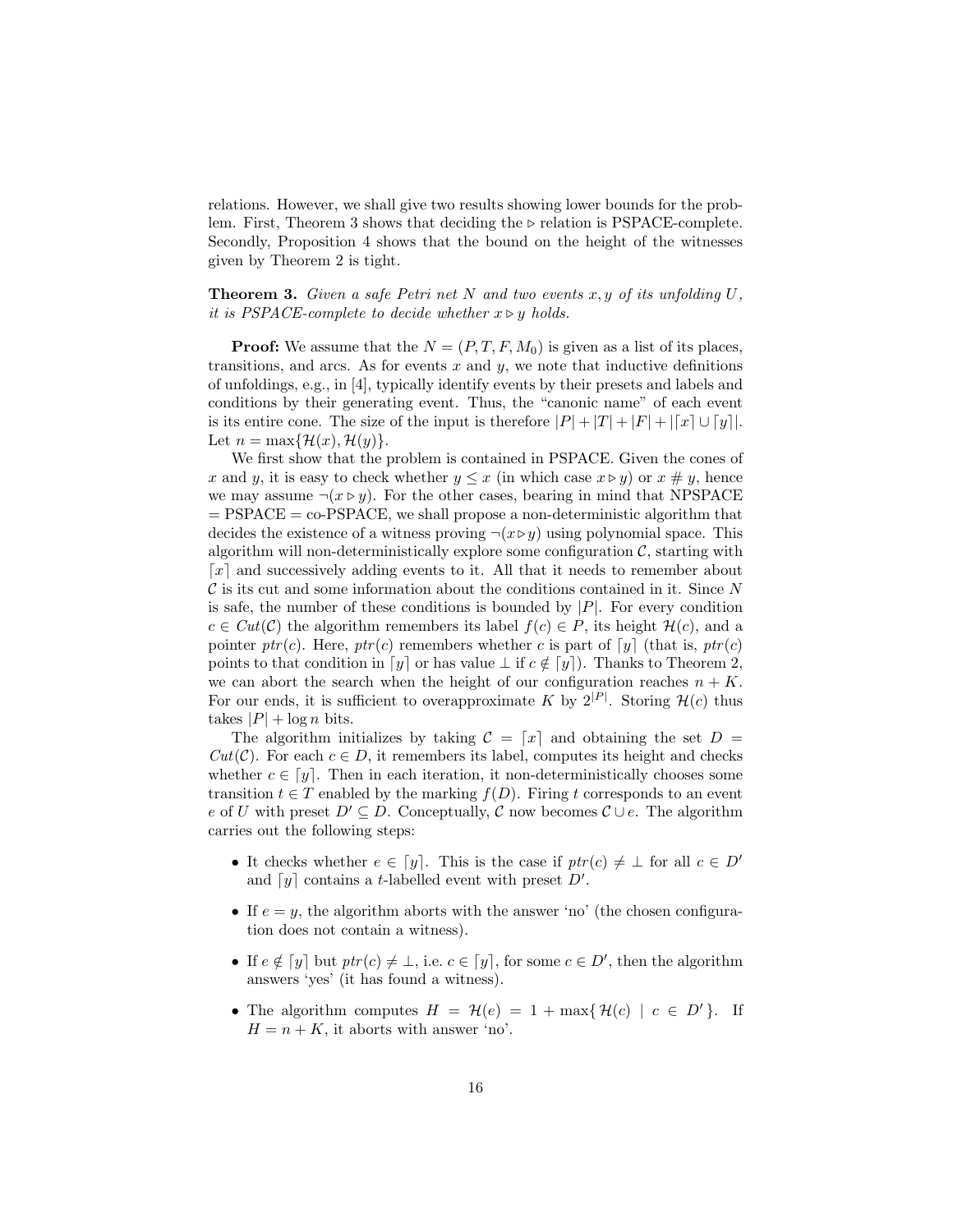• Otherwise, D is updated to  $(D \setminus D') \cup e^{\bullet}$ . For each  $c \in e^{\bullet}$ , we obtain  $f(c)$  from  $t^{\bullet}$  and  $\mathcal{H}(c) = H$ . If  $e \in [y]$ , then  $ptr(c)$  is moved to the corresponding condition in  $e^{\bullet}$ . Otherwise,  $ptr(c) = \bot$ .

Notice that no deadlock can occur in the iteration: the algorithm will always find at least one enabled transition in  $Cut(\mathcal{C})$ . This is because  $\neg(x \# y)$  and  $\lceil y \rceil \nsubseteq \lceil x \rceil$ . Moreover, we abort as soon as we fire an event that conflicts with y, or  $y$  itself. Thus, as long as the algorithm has not aborted, at least some event of  $[y]$  is enabled. The (non-deterministic) algorithm thus uses polynomial space and terminates in all instances, proving containment in PSPACE.

For PSPACE-hardness, we reduce the problem of single-place coverability in safe Petri nets to the problem of checking a reveals-relation. It is known that, given a safe net  $N$  and a place  $p$ , it is PSPACE-complete to decide whether there exists a marking that puts a token onto  $p$  (see, e.g., [20]). Given  $N =$  $(P, T, F, M_0)$ , we produce a net  $N' = (P', T', F, M'_0)$ , where

- $P' = P \cup \{p_0, p_1\}$  and  $M'_0 = \{p_0\}$ , where  $p_0, p_1$  are fresh places;
- $T' = T \cup \{t_x, t_y, t_z\}$ , where  $t_x, t_y, t_z$  are fresh transitions;
- $F'$  extends  $F$  as follows:

$$
- \bullet t_x = \{p_0\}, t_x \bullet = M_0 \cup \{p_1\};
$$
  

$$
- \bullet t_y = \{p_1\}, t_y \bullet = \emptyset;
$$
  

$$
- \bullet t_z = \{p, p_1\}, t_z \bullet = \emptyset;
$$

Thus,  $N'$  may fire  $t_x$ , then simulate  $N$ . At any moment it may fire  $t_y$  unless p becomes marked and  $t_z$  can fire, disabling  $t_y$ . The unfolding of  $N'$  contains exactly one occurrence of  $t_x$  and one occurrence of  $t_y$ ; call those events x and y. Now,  $x \triangleright y$  iff p is not coverable. Note that  $|N'| = \mathcal{O}(|N|)$  and that the size of  $[x] \cup [y]$  is constant.

**Proposition 4.** For all values of  $m \geq 2$  there exists a safe Petri net  $N_m =$  $(P_m, T_m, F_m, M_0)$ , transitions  $x, y \in T_m$  and events  $x, y$  of the unfolding  $U^m =$  $(C_m, E_m, G_m, C_0)$  of  $N_m$  such that

- 1.  $f(x) = x$  and  $f(y) = y$ , 2.  $\neg(x \triangleright y)$ , and
- 3. for every  $z \in E_m$  such that  $\textbf{wit}(x, y, z)$ ,

$$
\mathcal{H}(z) = \max(\mathcal{H}(x), \mathcal{H}(y)) + K_m - 1,\tag{3}
$$

where  $K_m := \max_{M \in \mathbf{R}(N_m)} K(M)$  (cf. (1)).

Figure 9 illustrates a family  $(N_m)_{m\geqslant 2}$  that satisfy the properties given by Proposition 4, and therefore proves its correctness. The left-hand side shows the safe net  $N_m = (P_m, T_m, K_m, M_0)$  for  $m \geq 2$ . The net executes a series of loops that return it to its initial marking: x and y fire in parallel with  $t_1, \ldots, t_{m-1}$ , and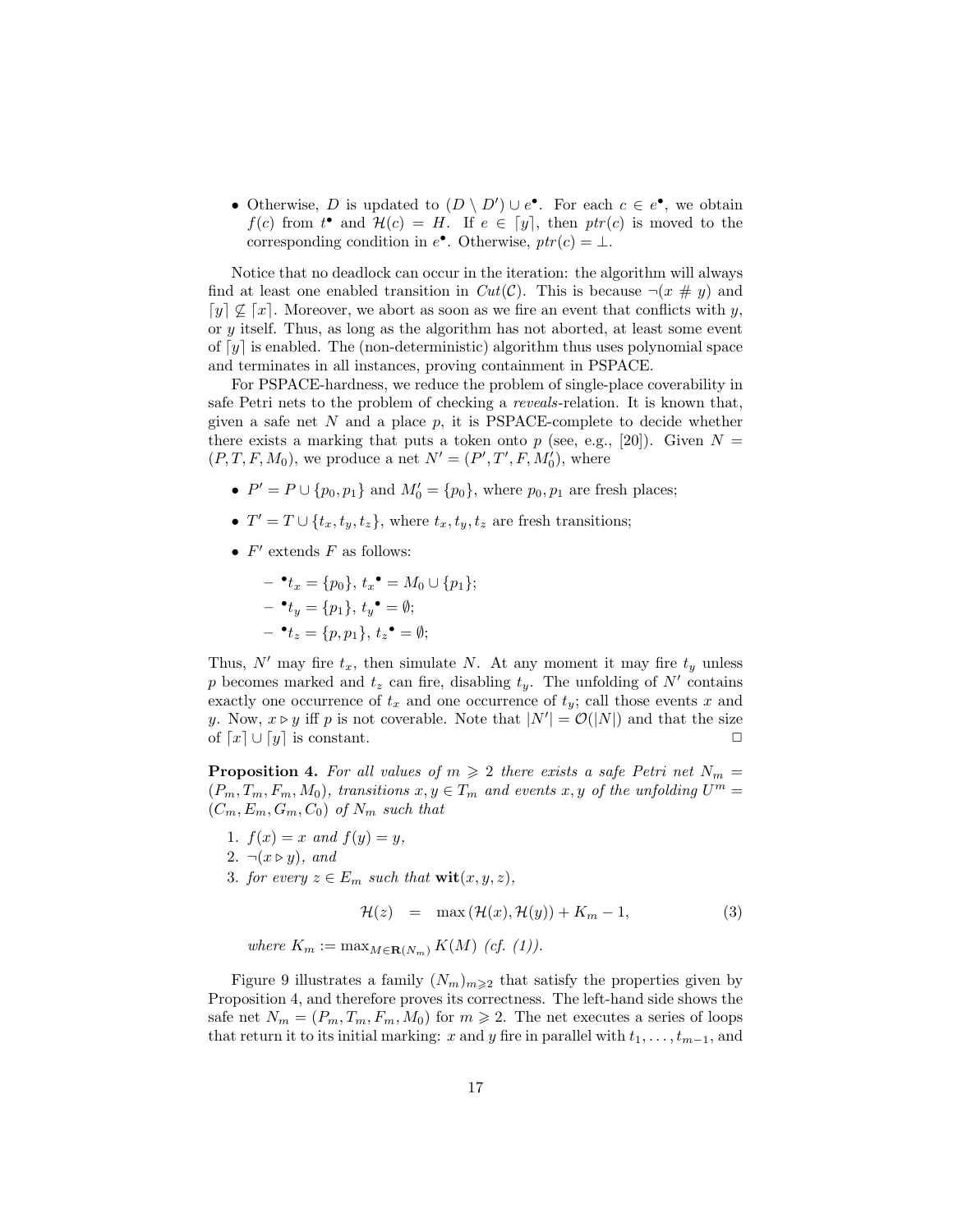

Figure 9: Illustration of Proposition 4

then a choice arises between either  $y$  and  $z$ . Note that all reachable markings of  $N_m$  have the following form, for  $i \in \{0, \ldots, m-1\}$ :

$$
M_i = \{p^x, p^y, p^i\},\
$$

The right-hand side shows, for an arbitrary  $i \in \{0, \ldots, m-1\}$ , the complete prefix of the unfolding of  $N_{m,i} = \left( {{P_m},{T_m},{M_i}} \right),$  where

- the conditions  $b_k^i$  are instances of tokens on  $p^i$ ,
- $b_k^x$  and  $b_k^y$  instances of tokens on  $p^x$  and  $p^y$ , respectively,
- the events  $e_j$  are occurrences of  $t_j$ ,
- and occurrences of  $x, y, z$  are labeled by the same name  $x, y, z$ , with primes when necessary.

For any value of  $m \geq 2$  and  $i \in \{0, ..., m-1\}$ , the longest causal chain in this prefix is formed by events  $e_{i+1}, \ldots, e_{m-1}, z, e_1, \ldots, e_i$ , hence  $K_m = m$ . For  $N_m = N_{m,0}$ , the first occurrences of x and y clearly satisfy max $(\mathcal{H}(x), \mathcal{H}(y)) = 1$ ,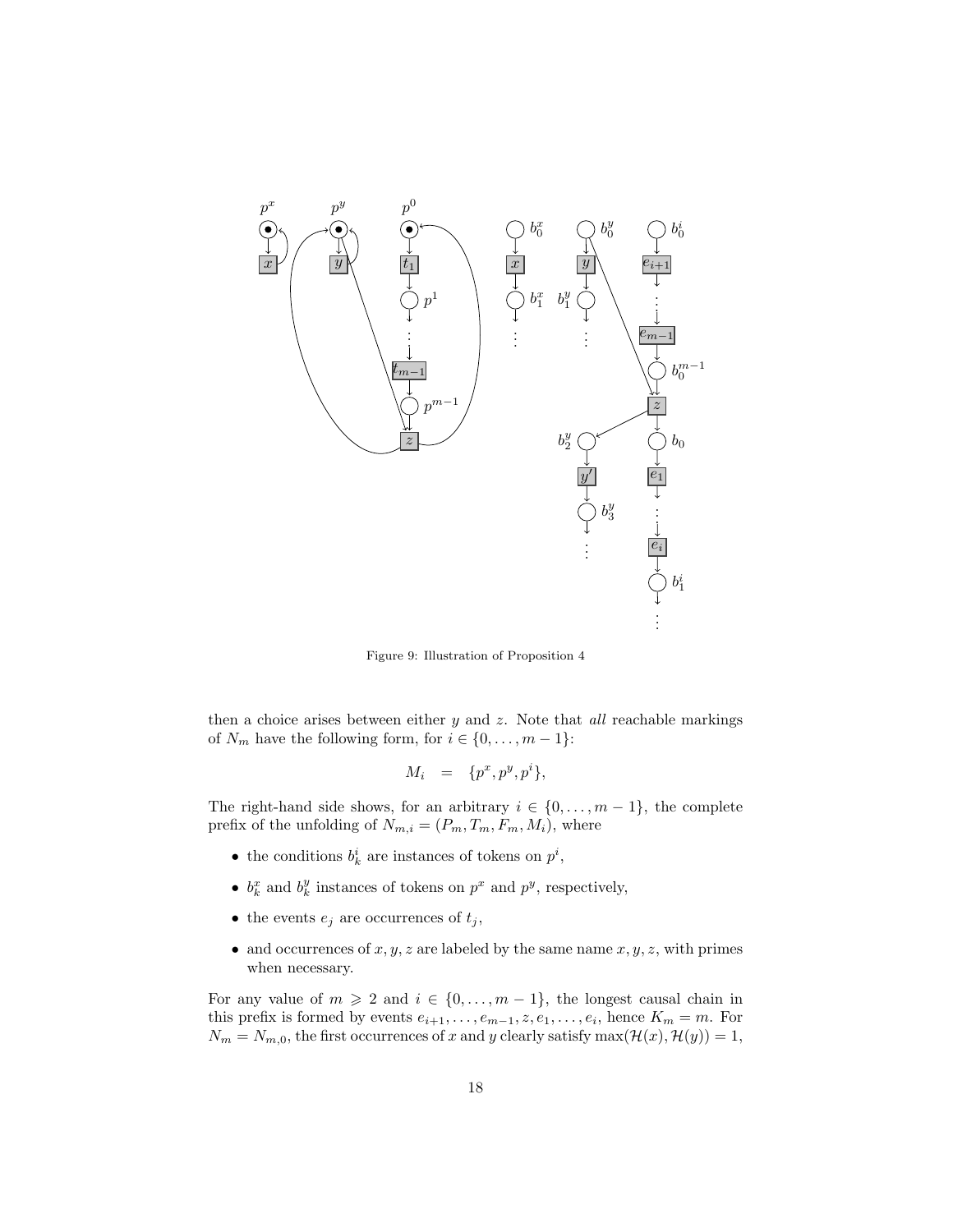and the first occurrence of z satisfies  $\mathcal{H}(z) = m$ . Moreover, we have  $\textbf{wit}(x, y, z)$ , and no other witness for  $\neg(x \triangleright y)$  has lower height than z. This gives the bound claimed by Proposition 4:

$$
\mathcal{H}(z) = m = \max\{H(x), H(y)\} + K_m - 1,
$$

# 4. Algorithms for computing the reveals relation

In this section, we exploit the results of Sections 2 and 3 to exhibit two concrete algorithms for determining the reveals relation. The main contribution is in Section 4.1, where we show how to compute the relation between all events in a given prefix. In Section 4.2 we discuss the question how to decide  $x \triangleright y$  for a single pair  $x, y$ .

#### 4.1. Computing reveals on a given prefix

For the rest of this section, let us fix a finite occurrence net  $O$ , which should be a finite prefix of some safe Petri net, where  $E$  is the set of events. We are going to compute the relation  $\triangleright$  between all pairs in E.

An algorithm for this purpose can be useful if either the underlying net is free of loops (and hence the unfolding is finite), or if one wants to compute the relation for all events of height up to  $n$  (in which case the prefix should contain the events of height  $n + K - 1$ .

Our algorithm consists of three passes over the occurrence net that compute, in turn, the causality relation  $\lt$ , the conflict relation  $\#$ , and finally the reveals relation ⊳. We assume that events in  $E$  are available in topologically sorted order, i.e. an order  $\prec$  where  $e \prec e'$  implies  $e \prec e'$ . Such an order can be easily established while scanning  $O:$  e.g., one first identifies the minimal conditions (those having no incoming arcs) and then traverses the unfolding with a standard worklist algorithm.

For the three passes that compute  $\langle , \# , \text{ and } \triangleright , \text{ we exploit certain causal}$ inheritance properties. It turns out that most operations can be implemented with simple bitset operations.

- 1. In the first pass, we compute for each event e a set of events  $post(e) :=$  $\{e' \mid e \leq e'\}$  containing its successors (and  $e$  itself). Initially, that set is empty for all  $e$ ; we then traverse  $E$  in *inverse* topological order, exploiting the fact that the causal relationship is obviously transitive:  $e \leq e'$  iff  $e = e'$ or there exists  $e''$  such that  $e'' \in (e^{\bullet})^{\bullet}$  and  $e'' \le e'$ .
- 2. In the second pass, we compute for each event  $e$  the set  $conf(e) := \{ e' |$  $e \# e'$ , i.e., the set of events with which  $e$  is in conflict. Here, we exploit that the conflict relation is inherited by causal successors:  $e \# e'$ iff  $\bullet e \cap \bullet e' \neq \emptyset$  or there exists  $f, f'$  such that  $f \leq e, f' \leq e'$ , and  $\bullet f \cap \bullet f' \neq \emptyset$ . We traverse  $E$  in topological order; each event  $e$  inherits the conflicts of its (direct) causal predecessors and obtains new conflicts with the set  $post(e')$ for all events  $e'$  with which it directly competes for some condition.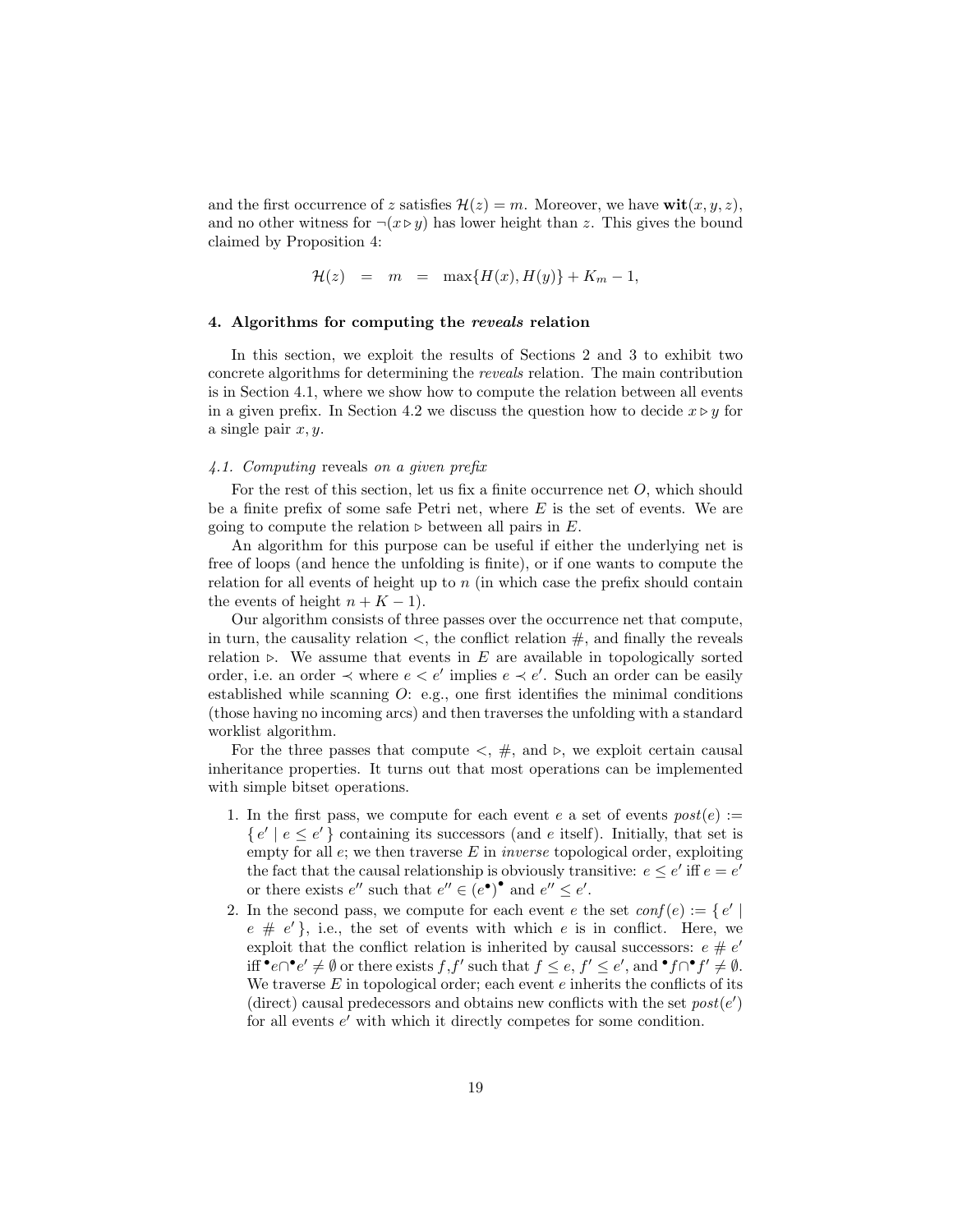3. In the third pass, we finally compute a set  $rev(e)$  for each event  $e$  such that  $rev(e) := \{ e' \mid e \triangleright e' \}$ . Here, we mainly exploit two facts:  $e$  cannot reveal any events with which it is in conflict, and it reveals all events revealed by its causal predecessors: if  $e'' \triangleright e'$  and  $e'' < e$ , then  $e \triangleright e'$ . We thus traverse  $E$  in topological order; at each event, all known conflicts are discarded, and events from direct causal predecessors inherited. This leaves some events  $e'$  for which the status is unknown (concurrent events and causal successors), and for these we check directly whether  $conf(e) \supseteq conf(e')$ (compare Lemma 1).

Algorithm 1 Computing the reveals relation

```
post(e) := \{e\}; \text{ conf}(e) := \emptyset; \text{ rev}(e) := \{e\} \text{ for all } e \in Efor all e \in E in inverse \prec order do
   for all e' \in e^{\bullet \bullet} do
       post(e) := post(e) \cup post(e')end for
end for
for all e \in E in \prec-order do
   for all e' \in \mathbf{^{\bullet}^{\bullet}e} do
       conf(e) := conf(e) \cup conf(e')end for
   for all e' s.t. \bullet e \cap \bullet e' \neq \emptyset do
       conf(e) := conf(e) \cup post(e')end for
end for
for all e \in E in \prec-order do
   for all e' \in \bullet \bullet e do
       rev(e) := rev(e) \cup rev(e')end for
   E' := E \setminus (rev(e) \cup conf(e));for all e' \in E' do
       if rev(e) \supseteq rev(e') then
          rev(e) := rev(e) \cup \{e'\}end if
   end for
end for
```
Figure 1 shows a version of the algorithm in pseudo-code. Notice that if  $post(\cdot)$ ,  $conf(\cdot)$ , and  $rev(\cdot)$  are stored as bitsets (containing one bit for every event in  $E$ ), then almost all operations can be implemented using basic logical operations on bitsets. In the first two passes, the number of such operations is bounded by the number of arcs in  $U$ . In the third pass, the number of operations is bounded by the pairs  $(e, e')$  such that  $e' \notin (rev(e) \cup conf(e))$ , that is by  $|E|^2$ in the worst case. However, it turns out that in most cases the number of such checks is comparatively small.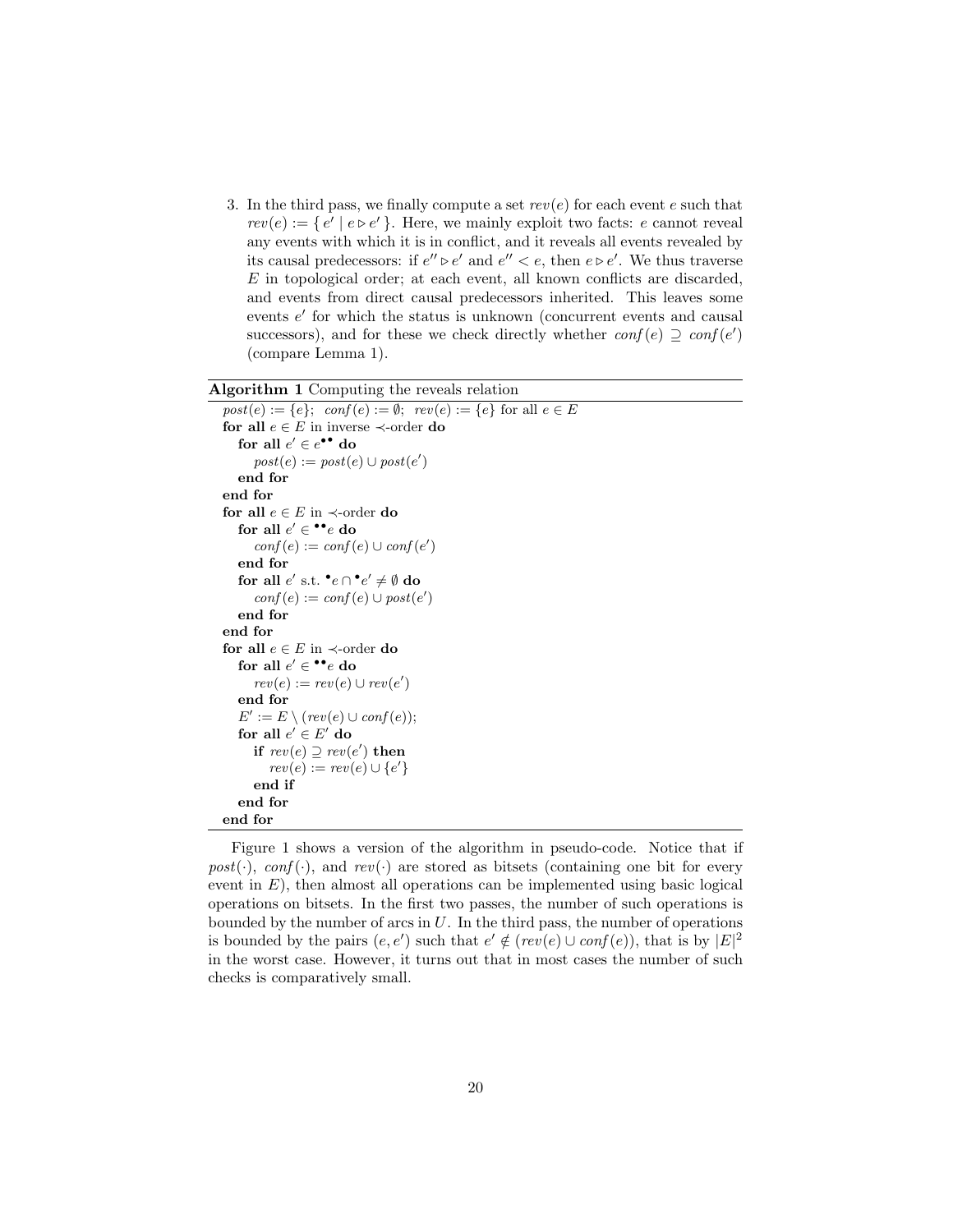## 4.2. Computing reveals for a single pair

We briefly discuss the question of how to decide  $x \triangleright y$  for a single pair of events  $x, y$ . If one is interested in individual pairs, such a procedure may well be more efficient than the one from Section 4.1 because it allows to limit the events one has to consider.

Assume that  $x, y$  are events of some unfolding U, of which at least the prefix [x] ∪ [y] is known. (We assume that neither  $x \# y$  nor  $x > y$  hold, otherwise the solution is trivial.) Denote by  $\#_\mu[y] := \{ z \mid z \in \#[y] \wedge \forall z' : (z' < z \rightarrow \emptyset) \}$  $z' \notin \#[y]$ } the set of <-minimal conflicts of y, its so-called *root conflicts*. Due to results from [11] we know that  $x \triangleright y$  iff  $\#[x] \supseteq \#_u[y]$ . To find a witness, it suffices therefore to find an event  $z$  that is not in conflict with  $x$ , but a root conflict of *y*; the latter implies that  $^{\bullet}z \cap [y] \neq \emptyset$ .

We propose the following: First, mark the conditions in  $|y|$  as 'goals'. Secondly, mark all conditions and places in conflict with  $x$  as 'useless' (they cannot produce a witness), as well as all elements of  $|x|$  (which can equally not produce a witness by assumption). One then regards the remaining non-'useless' events up to the height given by Lemma 2, either by unfolding them on-the-fly or by following them on a pre-computed prefix. A witness is found if one such 'non-useless' events consumes a 'goal' condition.

#### 5. Experiments

We implemented the theoretical and algorithmical results of the preceding sections and evaluated them experimentally. The problems we wanted to address were the following:

- What is the value of  $K$  (as given by Lemma 2) for medium-sized nets?
- ∙ Provided a prefix is available, how efficiently can one determine ⊳, using Algorithm 1?

The purpose of the experiments is thus to establish whether reveals can be efficiently computed, even on large prefixes. In an application scenario, the results of such a computation would then help in subsequent analyses such as diagnosis (see Section 2).

As inputs, we chose the safe Petri net examples supplied by the PEP tool [21]. Table 1 provides some statistics on the nets we used, such as the number of places and transitions, as well as the bound  $K$  according to Lemma 2 for each particular net. We obtained  $K$  by modifying the Mole unfolding tool [22]. Normally, Mole is used to compute finite complete prefixes; for our experiments, we modified its cutoff criterion so that it would compute the unfolding prefix  $U_2$ . We also give the time, in seconds, to compute the said prefix in the rightmost column.

To make the experiments more interesting, we excluded non-cyclic examples, where  $K$  would be obvious. For the rest, the computation of  $K$  succeeded except in one case (mutual, more than 10 minutes). To give some indications, the size of a complete prefix in these cases was between several dozen and a few thousand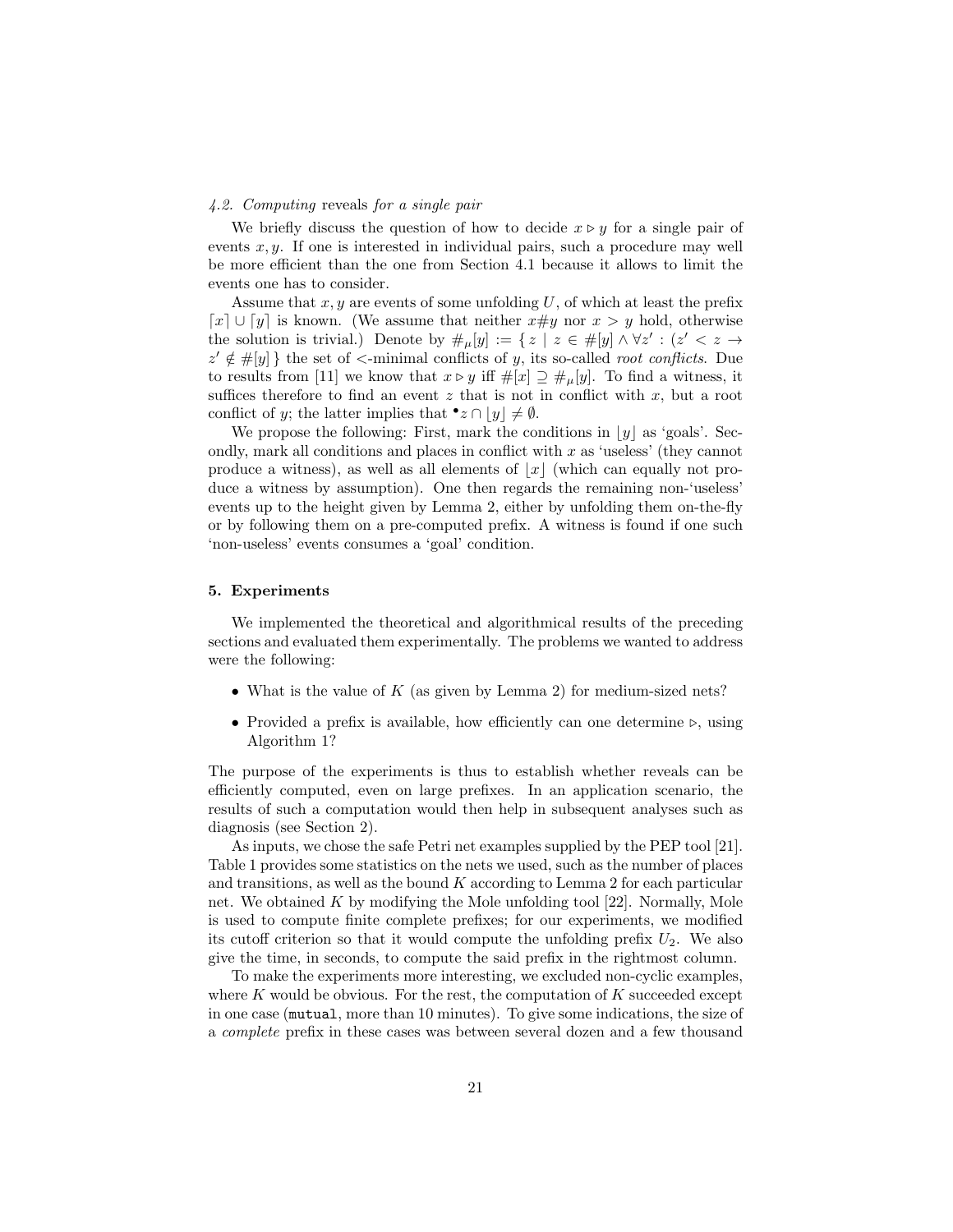| Table 1: Net statistics and computation of K |  |  |  |  |
|----------------------------------------------|--|--|--|--|
|----------------------------------------------|--|--|--|--|

| Petri net                |         | T           |    | $K$ Time/s     |
|--------------------------|---------|-------------|----|----------------|
| $\text{buf}100$          |         | 200 101 201 |    | 2.1            |
| elevator                 | 59      | 74          | 80 | 0.3            |
| gas_station              | 30      | 18          | 18 | 0.1            |
| mutual                   | 62      | 67          |    | $t/\mathrm{o}$ |
| parrow                   | 77      | 54          | 91 | 1.6            |
| peterson                 | 27      | 31          | 34 | 0.1            |
| reader_writer_2          | 53      | 60          | 29 | 2.3            |
| sdl_arq_deadlock 202 183 |         |             | 37 | 0.1            |
| sdl_arq                  |         | 208 234 129 |    | 0.2            |
| sdl_example              | 323 471 |             | 71 | 0.1            |
| sem                      | 26      | 25          | 35 | 0.1            |

events, whereas the size of  $U_2$  was between several hundred and several ten thousands of events. By contrast, the computation of  $K$  failed for another set of larger benchmarks provided by Mole, whose complete prefixes already have a size of 10,000 and more events.

To answer the second question, we implemented Algorithm 1 in Java. Our program took a pre-computed prefix and computed the relation  $\triangleright$  on it, using the BitSet class for most operations. The results are summarized in Table 2. As one can see, the algorithm works well even for several tens of thousands of events, usually computing the relation in a matter of seconds.

We detail the time for the three passes of the algorithm (all times are in seconds); in almost each case, we have the same ordering of computation times. The computation of the causal relation  $(post)$  takes hardly significant time, the second pass for the computation of the conflict relation  $(cof)$  takes a little more time, and the third pass for the computation of the reveals relation (rev) slightly dominates the computation time.

#### 6. Conclusion

We presented theoretical and algorithmic contributions towards the computation of the reveals relation. The analysis in [11] had only provided the proof that  $a \triangleright b$  could be decided on *some* bounded prefix of the unfolding; but the bound (see Theorem 1) was prohibitively large, and an efficient procedure for computing ⊳ was lacking. The present paper closes this theoretical and practical gap. Our results give sharp bounds on the size of the prefix needed for verifying whether or not  $x \triangleright y$  with the proposed method, and show that with a suitable cutoff-criterion, the complete finite prefix  $U_2$  is sufficient to obtain the ⊳-relation on  $U_1$ . Moreover, an efficient algorithm for computing ⊳ on finite occurrence nets has been proposed and tested; the experimental results clearly show that ⊳ can be obtained and used in practice.

The theory of reveals can be further developed in the lines of [12], where a dedicated logic (called ERL) is introduced for expressing generalized reveals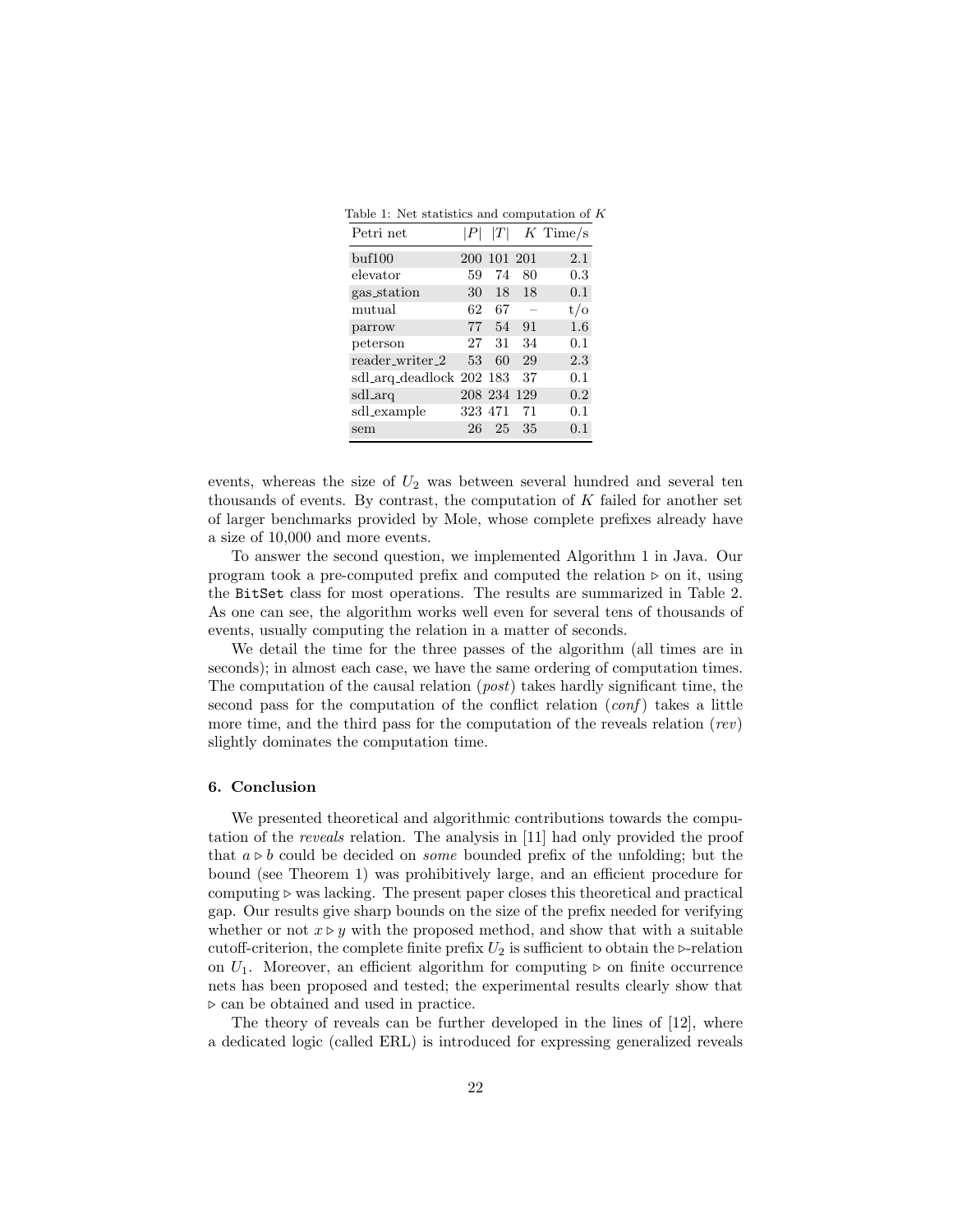|                        |        |          | Table 2: Running times of Algorithm I |          |
|------------------------|--------|----------|---------------------------------------|----------|
| Petri net              | Events | post     | conf                                  | rev      |
|                        |        |          | $(Time/s)$ $(Time/s)$ $(Time/s)$      |          |
| bds_1.sync             | 12900  | 0.13     | 0.19                                  | 0.30     |
| buf100                 | 17700  | 0.17     | 0.12                                  | $0.25\,$ |
| $byzagr4_1b$           | 14724  | 0.18     | 0.19                                  | 0.68     |
| dpd_7.sync             | 10457  | 0.11     | 0.15                                  | 0.24     |
| $dph$ -7. $d$ lmcs     | 37272  | 0.56     | 0.91                                  | 2.10     |
| $e$ levator<br>75      | 234879 | 15.84    | 22.58                                 | 97.47    |
| elevator               | 5586   | 0.05     | 0.05                                  | 0.13     |
| elevator <sub>-4</sub> | 16856  | 0.17     | 0.27                                  | 0.38     |
| fifo20                 | 100696 | 2.92     | 3.72                                  | 22.88    |
| $ftp_1.sync$           | 83889  | 2.08     | 3.61                                  | 6.78     |
| furnace_3              | 25394  | 0.29     | 0.47                                  | 0.95     |
| gas_station            | 2861   | 0.01     | 0.01                                  | 0.01     |
| key_4.fsa              | 67954  | 1.40     | 2.19                                  | 4.62     |
| parrow                 | 85869  | 2.47     | 4.17                                  | 9.51     |
| peterson               | 72829  | 1.60     | 2.54                                  | 5.23     |
| $q_{\text{-}}1$ .sync  | 10722  | 0.11     | 0.15                                  | 0.30     |
| $q_1$                  | 7469   | 0.08     | 0.09                                  | 0.17     |
| reader_writer_2        | 20229  | $0.24\,$ | 0.37                                  | 0.53     |
| $rw_12$ .sync          | 98361  | 2.36     | 5.14                                  | 6.36     |
| $rw_12$                | 49179  | 0.68     | 1.25                                  | 1.70     |
| $rw_1w3r$              | 15401  | 0.15     | 0.22                                  | 0.50     |
| $rw_2w1r$              | 9241   | 0.10     | 0.11                                  | $0.25\,$ |
| sdl_arq                | 2691   | 0.03     | 0.03                                  | 0.09     |
| sem                    | 19689  | 0.20     | 0.23                                  | 0.61     |

Table 2: Running times of Algorithm 1

relations of the form "if all events from set A occur, then at least one event from set B must eventually occur", and the problem of synthesizing occurrence nets from ERL formulas is solved. The study of further variants of logics for concurrency in the light of the recent results has only just begun.

In addition, we intend to extend reveals-based analysis to other Petri net classes such as Time nets and contextual nets, and to exploit it in applications that include diagnosis and testing.

Acknowledgements. The authors would like to thank the reviewers for their careful work and suggestions. In particular, the idea for the proof of PSPACEhardness was suggested by one of the reviewers.

### References

- [1] J. L. Peterson, Petri Net Theory and the Modeling of Systems, Prentice-Hall, 1981.
- [2] T. Murata, Petri nets: Properties, analysis and applications, Proc. IEEE 77 (4) (1989) 541–580.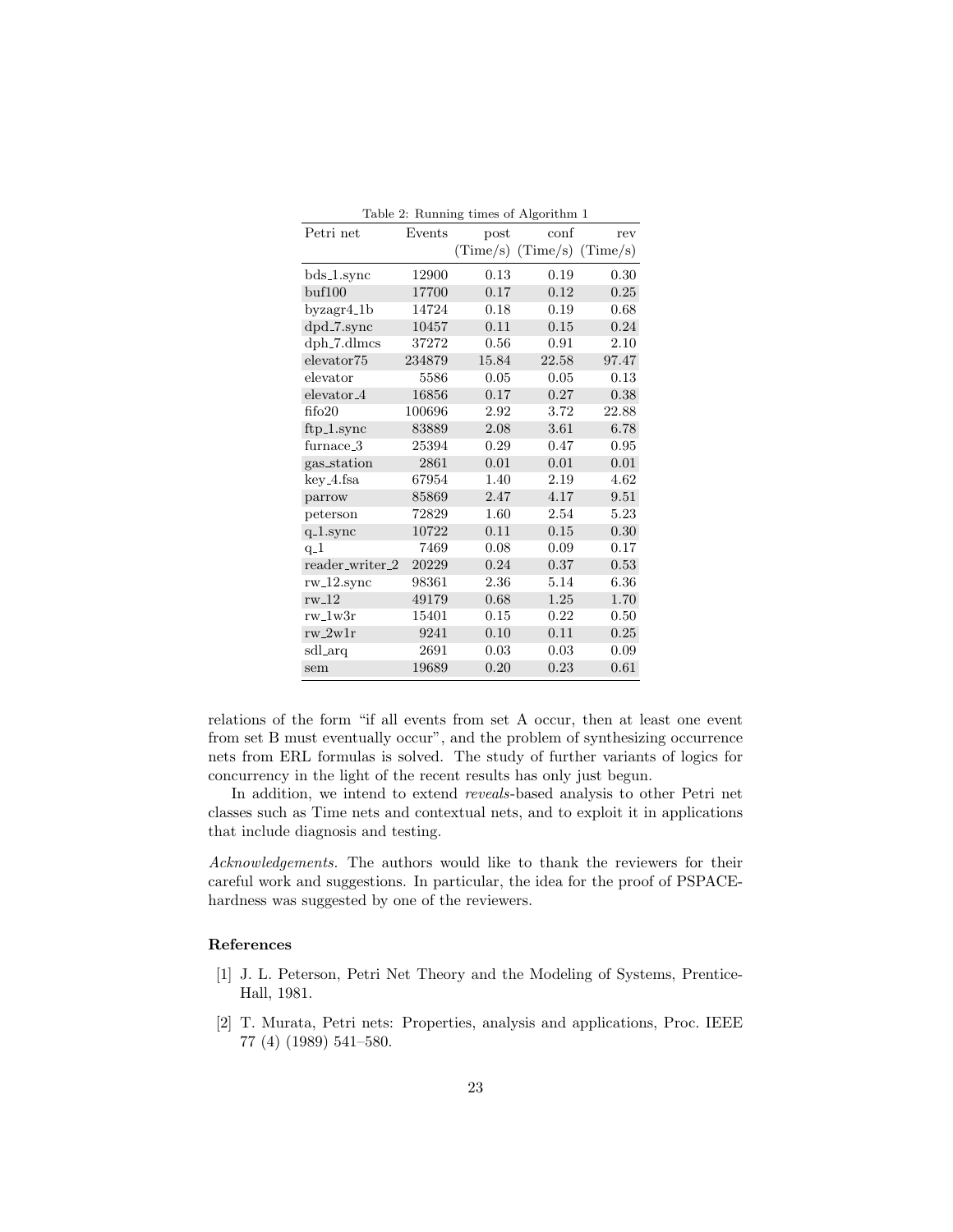- [3] K. L. McMillan, Using unfoldings to avoid the state explosion problem in the verification of asynchronous circuits, in: Proc. CAV, LNCS 663, Springer, 1992, pp. 164–177.
- [4] J. Esparza, S. Römer, W. Vogler, An improvement of McMillan's unfolding algorithm, Formal Methods in System Design 20 (3) (2002) 285–310.
- [5] V. Khomenko, M. Koutny, W. Vogler, Canonical prefixes of Petri net unfoldings, Acta Informatica 40 (2) (2003) 95–118.
- [6] E. Fabre, A. Benveniste, Partial order techniques for distributed discrete event systems: Why you cannot avoid using them, Discrete Event Dynamic Systems 17 (3) (2007) 355–403.
- [7] U. Goltz, Synchronic distance, in: Advances in Petri nets 1986, part I on Petri nets: central models and their properties, Springer-Verlag, London, UK, 1987, pp. 338–358.
- [8] W. Reisig, Petri Nets: An Introduction, Vol. 4 of Monographs in Theoretical Computer Science. An EATCS Series, Springer, 1985.
- [9] W. Zhao, Y. Huang, C.-Y. Yuan, Synchronic distance based workflow logic specification, in: Proc. HPCC, 2008, pp. 819–824.
- [10] S. Haar, Unfold and cover: Qualitative diagnosability for Petri nets, in: Proc. CDC, IEEE, 2007, pp. 1886–1891.
- [11] S. Haar, Types of asynchronous diagnosability and the reveals-relation in occurrence nets, IEEE Transactions on Automatic Control 55 (10) (2010) 2310–2320.
- [12] S. Balaguer, T. Chatain, S. Haar, Building tight occurrence nets from reveals relations, in: B. Caillaud, J. Carmona (Eds.), Proceedings of the 11th International Conference on Application of Concurrency to System Design (ACSD'11), IEEE Computer Society Press, Newcastle upon Tyne, UK, 2011, pp. 44–53.
- [13] S. Haar, Qualitative diagnosability of labeled Petri nets revisited, in: Proc. CDC, IEEE, 2009, pp. 1248–1253.
- [14] J. Engelfriet, Branching processes of Petri nets, Acta Informatica 28 (6) (1991) 575–591.
- [15] P. Gastin, D. Kuske, Uniform satisfiability problem for local temporal logics over Mazurkiewicz traces, Information and Computation 208 (7) (2010) 797–816.
- [16] V. Diekert, P. Gastin, Pure future local temporal logics are expressively complete for Mazurkiewicz traces, Information and Computation 204 (11) (2006) 1597–1619.